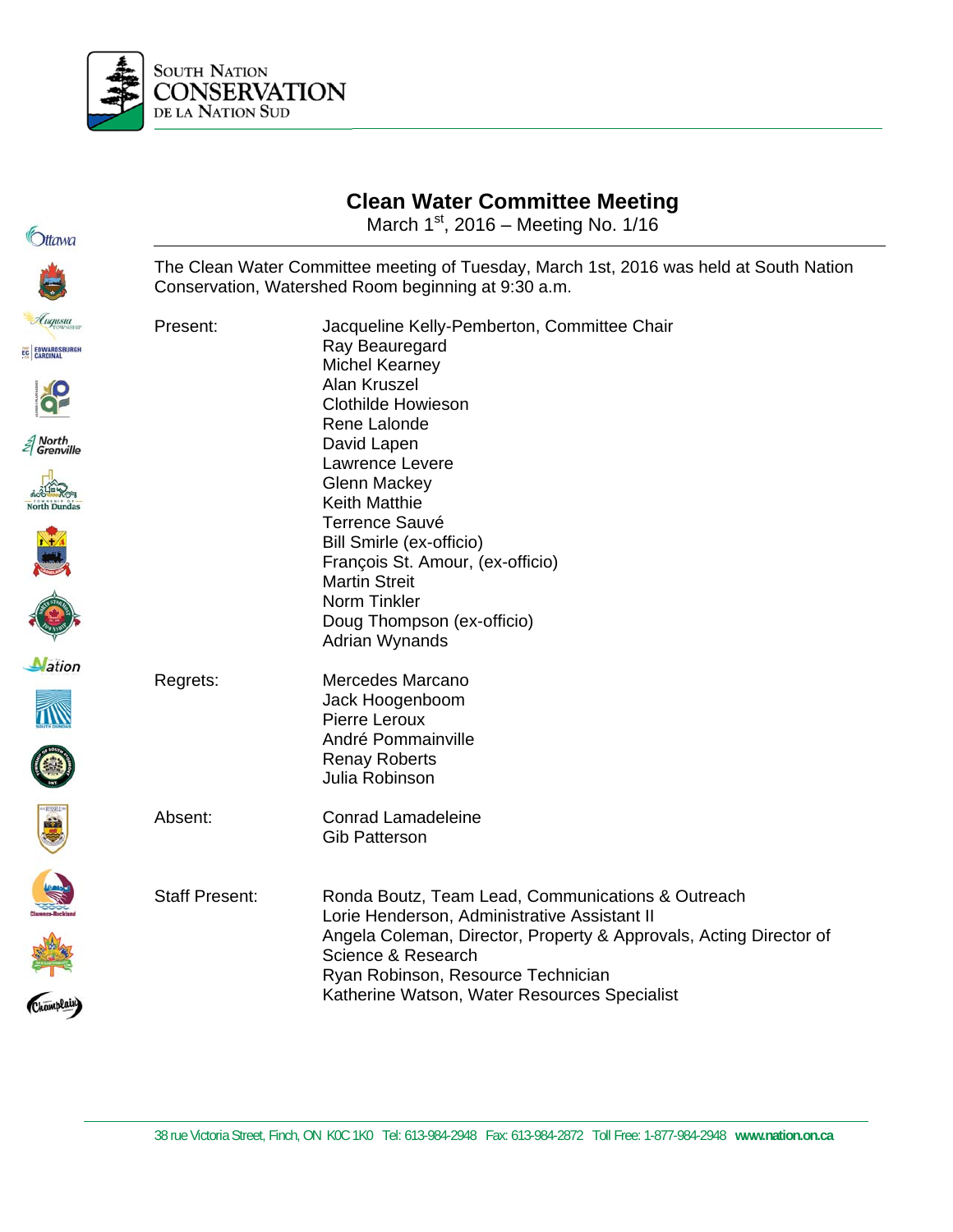

## **CALL TO ORDER**

Jacqueline Kelly-Pemberton, Committee Chair, called the meeting to order at 9:30 a.m. and welcomed everyone. Jacqueline asked for a round of introductions.

## **APPROVAL OF CLEAN WATER COMMITTEE MEETING AGENDA**

| RESOLUTION NO. CWC-001/16 | Moved by: Ray Beauregard<br>Seconded by: Glenn Mackey                                       |
|---------------------------|---------------------------------------------------------------------------------------------|
| RESOLVED THAT:            | The Clean Water Committee approves the March 1 <sup>st</sup> ,<br>2016 Agenda as presented. |

CARRIED

#### **DECLARATIONS OF CONFLICT OF INTEREST**

There were no declarations of conflict of interest.

Adrian Wynands joined the meeting at 9:40 a.m.

#### **APPROVAL OF CLEAN WATER COMMITTEE MEETING MINUTES OF NOVEMBER 30th, 2015**

| RESOLUTION NO. CWC-002/16 | Moved by: Lawrence Levere<br>Seconded by: Rene Lalonde                                                     |
|---------------------------|------------------------------------------------------------------------------------------------------------|
| RESOLVED THAT:            | The Clean Water Committee meeting minutes of<br>November 30 <sup>th</sup> , 2015 be approved as presented. |

CARRIED

### **STAFF UPDATE – POWERPOINT**

Ronda Boutz, Team Lead, Communications and Outreach and Katherine Watson, Water Resources Specialist updated everyone with a slide presentation on the following:

- Promoting Stewardship Programs
- Eastern Ontario Water Resources Program
- Ottawa Rural Clean Water Program
- New Total Phosphorus Management Agreement
- Agricultural Green Houses Cases Project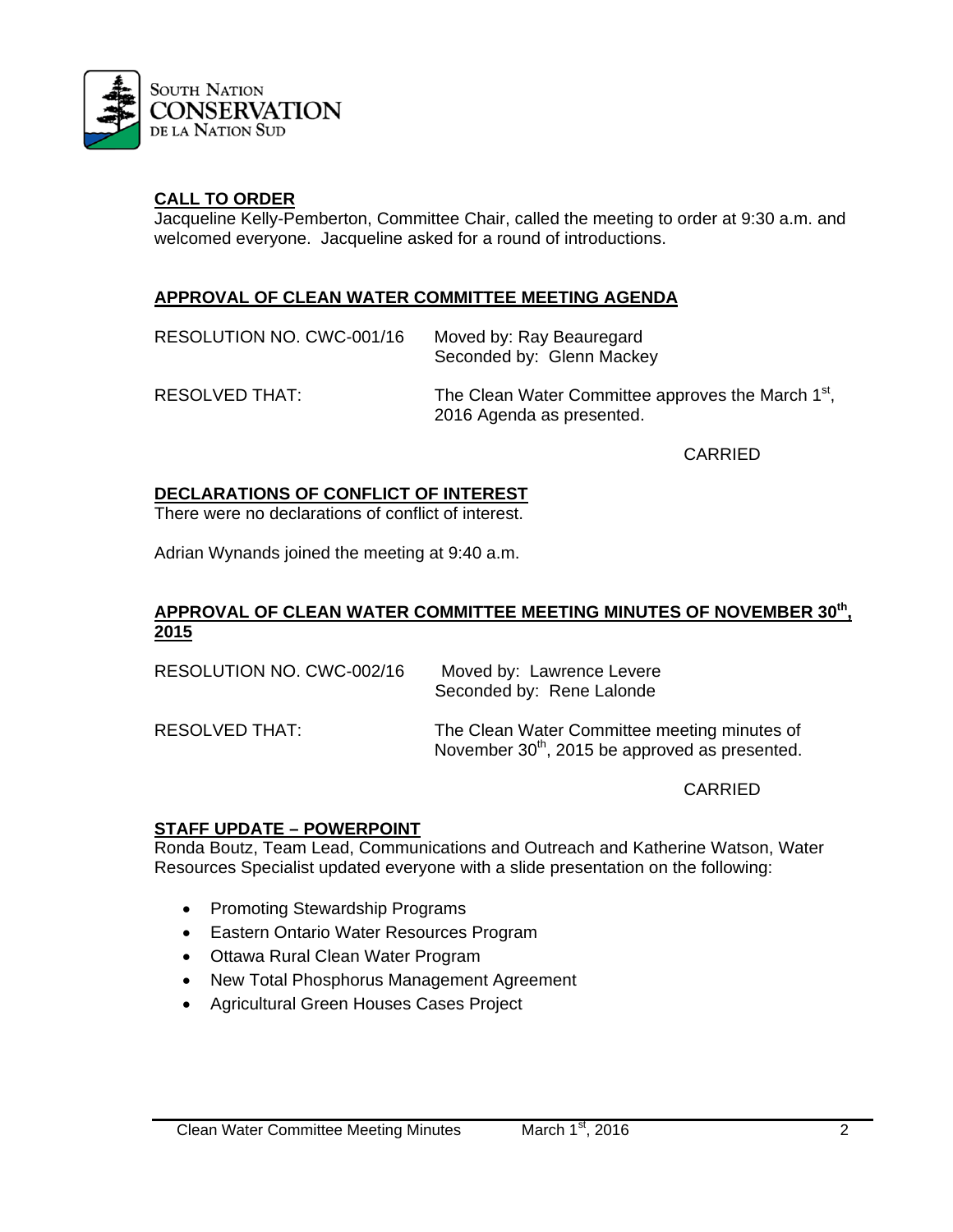

## **BUSINESS ARISING FROM MINUTES**

#### **FINAL REPORT FOR COOL STREAMS PROGRAM FINAL REPORT FOR ENHANCING MONITORING IN SNC JURISDICTION**

| RESOLUTION NO. CWC-003/16 | Moved by: Terrence Sauve<br>Seconded by: Alan Kruszel                                                                                    |
|---------------------------|------------------------------------------------------------------------------------------------------------------------------------------|
| RESOLVED THAT:            | The Clean Water Committee approves the final Reports<br>for Cool Streams Program and Enhancing Monitoring in<br><b>SNC Jurisdiction.</b> |

CARRIED

## **NEW BUSINESS ELECTION OF COMMITTEE CHAIR**

Ronda Boutz, Team Lead requested a mover and seconder to be nominated as Election Chair.

RESOLUTION NO. CMN-004/16 Moved by: Doug Thompson

Seconded by: François St. Amour

RESOLVED THAT: The Committee approve Ronda Boutz, Team Lead, as Election Chair.

### CARRIED

**Adrian Wynands nominated Jacqueline Kelly-Pemberton for the position of Chair, Clean Water Committee.** 

#### **Second call for nominations. Third call for nominations.**

Jacqueline Kelly-Pemberton was declared 2016 Chair, Clean Water Committee.

| RESOLUTION NO. CWC-004/16 | Moved by:<br>Seconded by:                                                                       |
|---------------------------|-------------------------------------------------------------------------------------------------|
| RESOLVED THAT:            | The Clean Water Committee appointed Jacqueline Kelly-<br>Pemberton as Committee Chair for 2016. |

CARRIED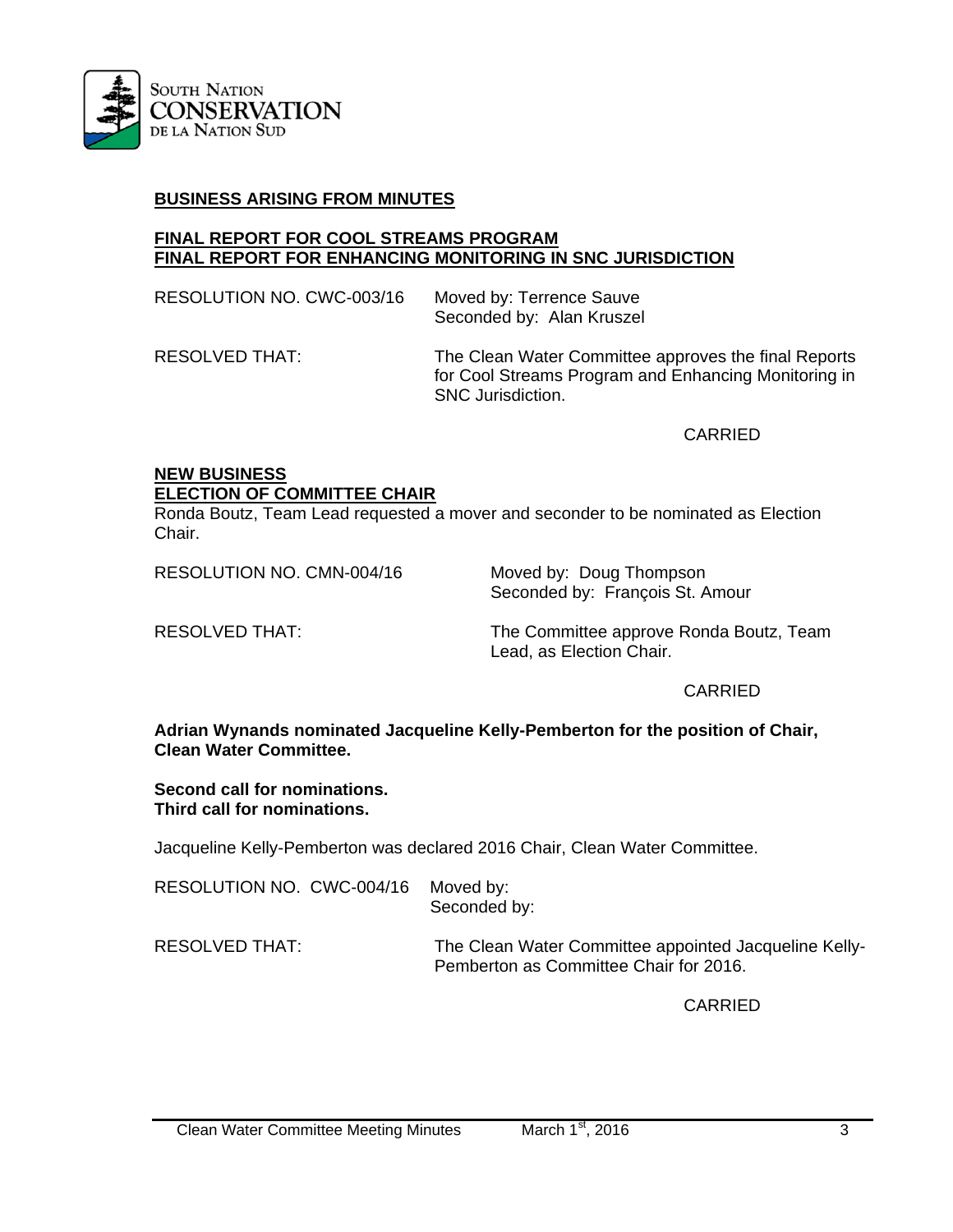

## **2016 CLEAN WATER COMMITTEE MEMBERSHIP**

| RESOLUTION NO. CWC-005/16 | Moved by: Doug Thompson<br>Seconded by: Bill Smirle                                                                                                                                                                                                                                                                                                                                                                                                                                                                                                                                                       |
|---------------------------|-----------------------------------------------------------------------------------------------------------------------------------------------------------------------------------------------------------------------------------------------------------------------------------------------------------------------------------------------------------------------------------------------------------------------------------------------------------------------------------------------------------------------------------------------------------------------------------------------------------|
| <b>RESOLVED THAT:</b>     | The Clean Water Committee recommends to the Board of<br>Directors to add six additional members to the Committee to<br>bring a total membership (not including ex-officio members)<br>to 21 members for 2016;                                                                                                                                                                                                                                                                                                                                                                                             |
| <b>AND FURTHER THAT:</b>  | The Clean Water Committee recommends the following<br>Clean Water Committee membership to the Board of<br>Directors for 2016 as amended:                                                                                                                                                                                                                                                                                                                                                                                                                                                                  |
|                           | Jacqueline Kelly-Pemberton, Committee Chair<br>Ray Beauregard<br>Jack Hoogenboom<br><b>Michel Kearney</b><br>Alan Kruszel<br>Rene Lalonde<br><b>Conrad Lamadeleine</b><br>David Lapen<br>Pierre Leroux<br>Lawrence Levere<br><b>Glenn Mackey</b><br><b>Keith Matthie</b><br>Mercedes Marcano<br><b>Gib Patterson</b><br>André Pommainville<br>Renay Roberts (Clothilde Howieson)<br>Julia Robinson<br>Terrence Sauvé<br>Bill Smirle, (ex-officio)<br>François St.Amour (ex-officio)<br>Martin Streit (Elizabeth Holmes)<br>Doug Thompson (ex-officio)<br>Norm Tinkler<br>Adrian Wynands<br><b>CARRIED</b> |

## **CLEAN WATER COMMITTEE APPOINTMENT TO THE RAISIN-SOUTH NATION SOURCE PROTECTION COMMITEE**

RESOLUTION NO. CWC-006/16 Moved by: Alan Kruszel Seconded by: Ray Beauregard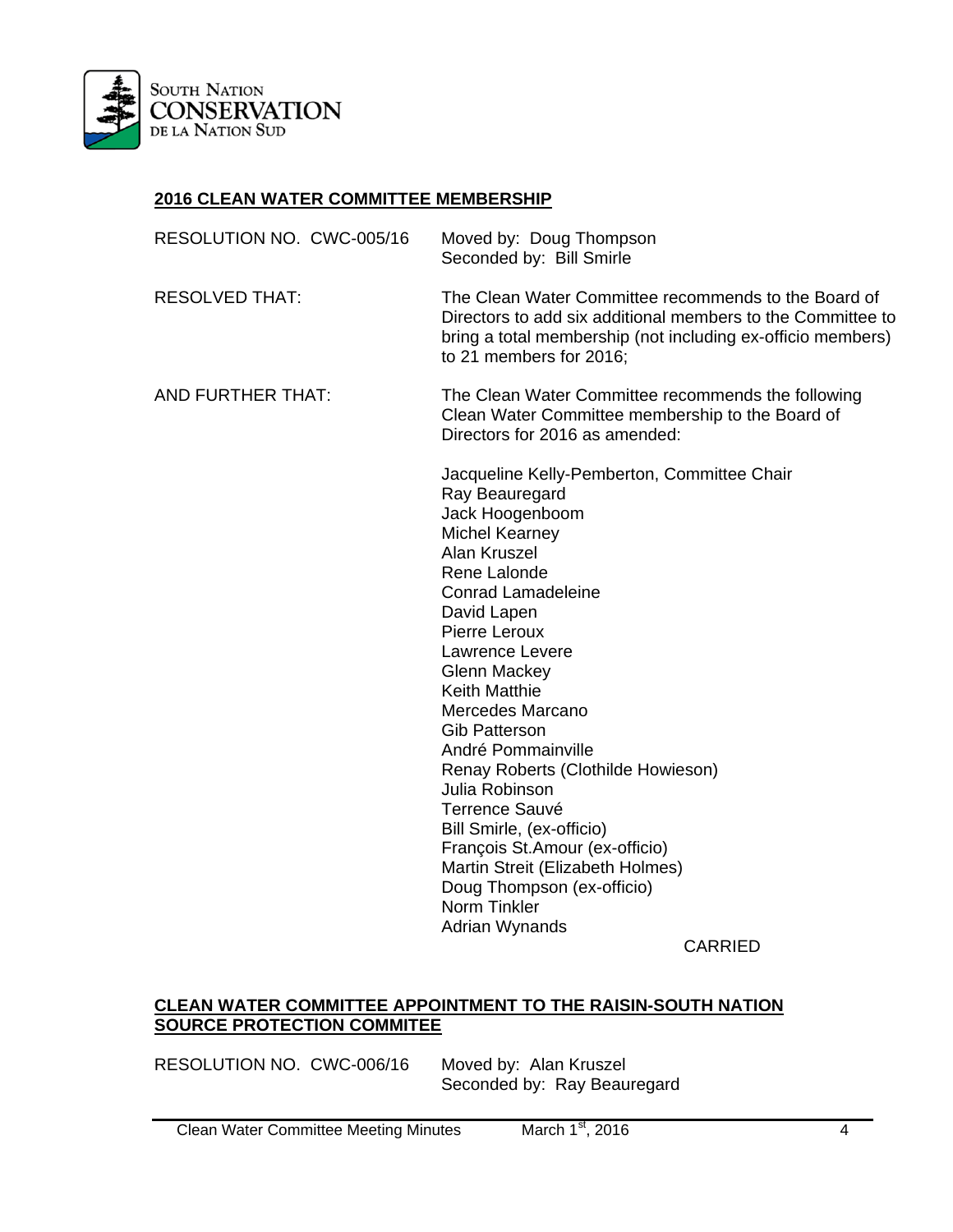

RESOLVED THAT: The Clean Water Committee appoints Adrian Wynands as the representative to the Raisin-South Nation Source Protection Committee.

## CARRIED

Past Chair, Bill Smirle left the meeting at 10:00 a.m., to attend the Fish & Wildlife Committee Meeting.

### **2016 CLEAN WATER COMMITTEE WORK PLAN**

| RESOLUTION NO. CWC-007/16 | Moved by: Glenn Mackey<br>Seconded by: Michel Kearney                                                                     |
|---------------------------|---------------------------------------------------------------------------------------------------------------------------|
| RESOLVED THAT:            | The Clean Water Committee recommends to the Board<br>of Directors to approve the 2016 Clean Water<br>Committee Work Plan. |
|                           | <b>CARRIED</b>                                                                                                            |

Vice Chair, François St. Amour left the meeting at 10:05 a.m., to attend the Fish & Wildlife Committee Meeting.

### **2016 CLEAN WATER PROGRAM GUIDELINES AND STRUCTURE**

| RESOLUTION NO. CWC-008/16 | Moved by: Lawrence Levere<br>Seconded by: Rene Lalonde                                                                                                                                                                    |
|---------------------------|---------------------------------------------------------------------------------------------------------------------------------------------------------------------------------------------------------------------------|
| <b>RESOLVED THAT:</b>     | The Clean Water Committee recommends to the Board<br>of Directors to approve the status quo for 2016 for the<br>Clean Water Program guidelines, grant structure,<br>application review process and project rating sheets. |

### CARRIED

Chair, Doug Thompson left the meeting at 10:10 a.m., to attend the Fish & Wildlife Committee Meeting.

## **EASTERN ONTARIO WATER RESOURCES PROGRAM 2015 FINANCIAL STATEMENT**

| RESOLUTION NO. CWC-009/16 | Moved by: Adrian Wynands<br>Seconded by: Ray Beaureguard                                                                                                 |
|---------------------------|----------------------------------------------------------------------------------------------------------------------------------------------------------|
| RESOLVED THAT:            | The Clean Water Committee approve the Eastern Ontario<br>Water Resources Program Financial Statement for the<br>period of January 1 – December 31, 2015. |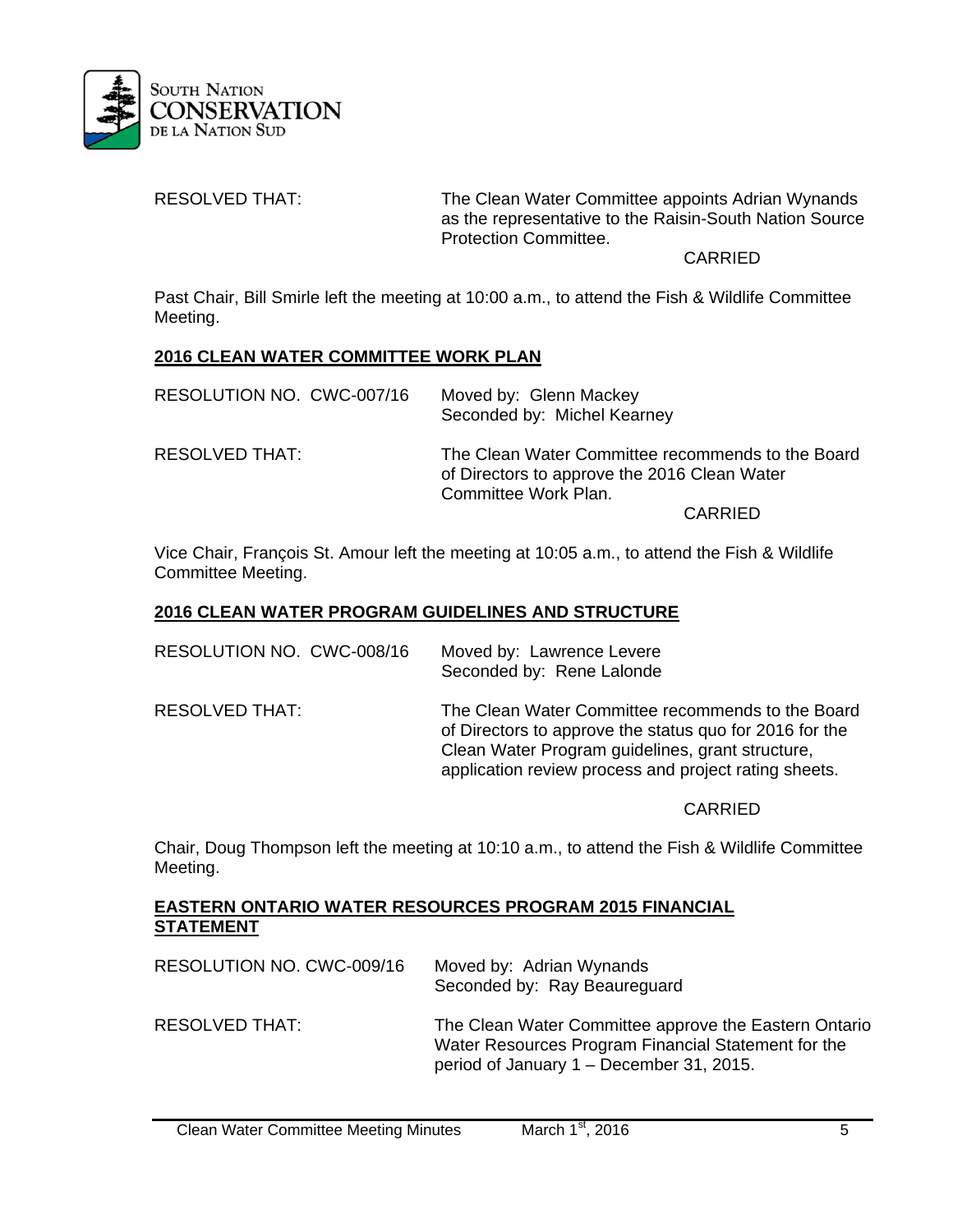

 CARRIED **The Clean Water Committee meeting recessed at 10:25 a.m. The Committee Chair reconvened the Clean Water Committee meeting at 10:45 a.m.** 

#### **EASTERN ONTARIO WATER RESOURCES PROGRAM GUIDELINES**

| RESOLUTION NO. CWC-010/16 | Moved by: Terrence Sauvé<br>Seconded by: Alan Kruszel                                                                                                                                                                                                                                                                                                                                                                                                                                                                                               |
|---------------------------|-----------------------------------------------------------------------------------------------------------------------------------------------------------------------------------------------------------------------------------------------------------------------------------------------------------------------------------------------------------------------------------------------------------------------------------------------------------------------------------------------------------------------------------------------------|
| <b>RESOLVED THAT:</b>     | The Clean Water Committee approve the Eastern<br>Ontario Water Resources Program Guidelines as<br>amended:<br><b>Membership:</b> The Ontario Cattleman's Association<br>be changed to Beef Farmers of Ontario.<br><b>EOWRP Project Grants:</b> The eligible funding area<br>will be limited to the areas that provide funding to<br>EOWRP. If the funding partner designates their<br>entire contribution to an EOWRP special project<br>within their specific geographical area, this area will<br>not be eligible for general EOWRP project grant |
|                           | funding. The areas of eligibility will be confirmed on<br>an annual basis once partner organizations have<br>approved their individual budgets.                                                                                                                                                                                                                                                                                                                                                                                                     |

CARRIED

### **2016 EASTERN ONTARIO WATER RESOURCES PROGRAM BUDGET**

| RESOLUTION NO. CWC-011/16 | Moved by: Ray Beauregard<br>Seconded by: Norm Tinkler                                                                                                             |
|---------------------------|-------------------------------------------------------------------------------------------------------------------------------------------------------------------|
| <b>RESOLVED THAT:</b>     | The Clean Water Committee approve the 2016<br>Eastern Ontario Water Resources Program Draft<br>Budget as amended:                                                 |
|                           | A line item be added between g & h to clarify carry-<br>over grant funding encumbered to 2015 projects and<br>an updated budget will be emailed to the Committee. |

CARRIED

## **COMMITTEE SPECIAL PROJECT**

Committee Chair, Jacqueline Kelly-Pemberton asked all Committee members to think of special projects they would like to see done in 2016. A roundtable discussion was lead with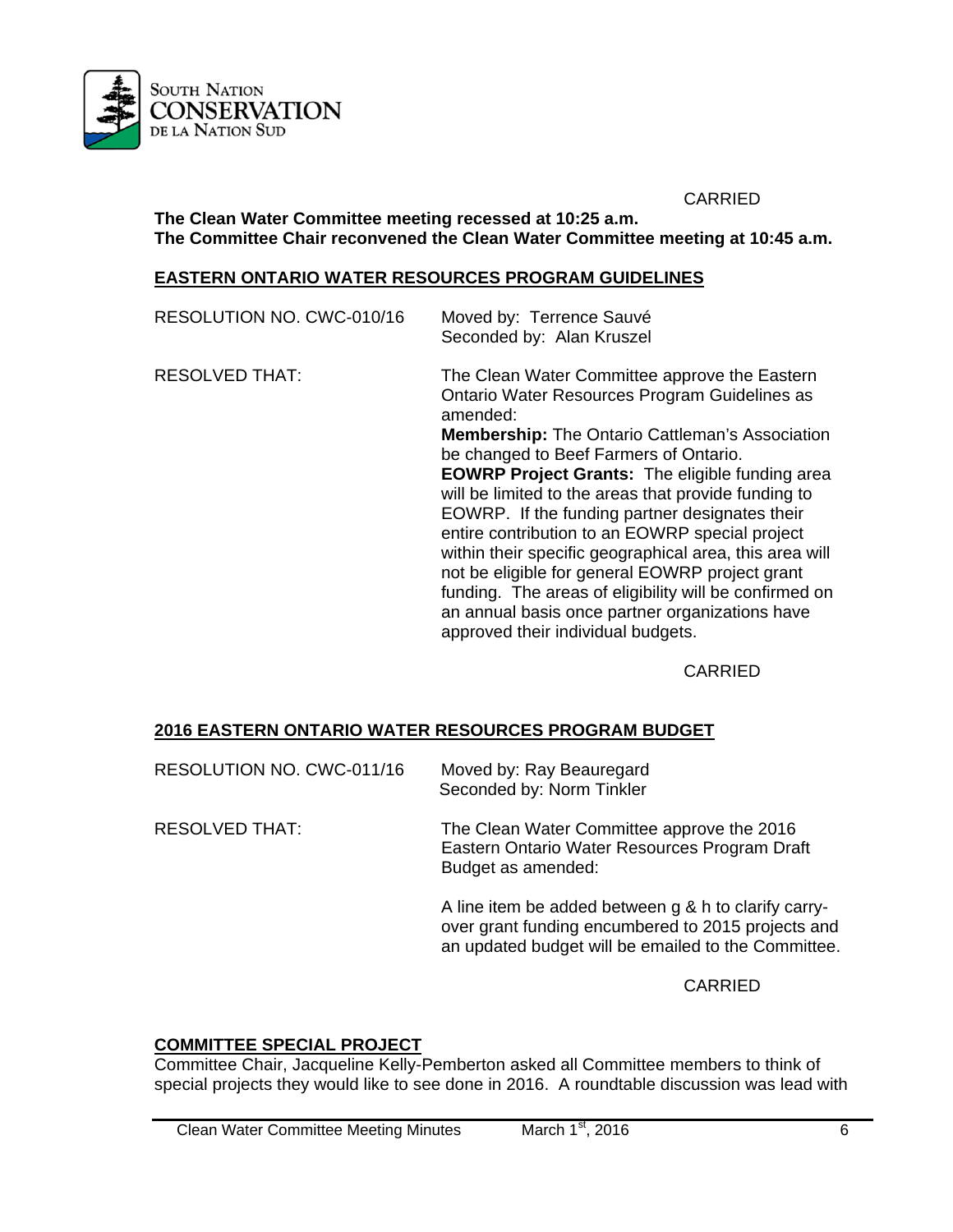

the following suggestions below from Committee Members:

- Education and Outreach
	- o Glenn Presentations to primary school kids teach the importance of water quality/quantity and how to maintain it.
	- o Alan engage more with local politicians
	- o Terrence Ag Erosion Control Workshops on forestry and the importance of buffer strips and windbreaks, water quality benefits, nutrient loading, attend summer camps
	- o David National Habitat Agro Ecosystem Water Quality
	- $\circ$  Adrian Farm Comes to Town Grade 4 students Water quality component
	- $\circ$  Rene educate the middle aged farmers on the importance of forestry and water quality
	- o Look at school curriculum
	- o Norm benefits and impact on water quality and land

The Committee will select a project at their June meeting.

### **COMMUNITY ENGAGEMENT – COMMITTEE**

Ronda Boutz, Team Lead, Communications & Outreach advised everyone that Community Engagement will now be a regular line item on the agenda and all members will be asked for updates at each meeting on how they have helped promote the various programs at SNC.

Terrence Sauvé and Alan Kruszel both commented on how they keep their groups informed of the programs being offered at SNC and recommend they call or email staff for further information.

Adrian Wynands commented that more promotion could be done at Municipal Council Meetings.

Debbie Edwards made a small presentation to the Committee Members on the new payroll process through Payworks.

### **COMMITTEE RECOMMENDATION FOR "FRIENDS of the SOUTH NATION**

Ronda Boutz, Team Lead, Communications and Outreach reminded the Committee to continue to forward any suggestions for the "Friends of the South Nation" for Board recognition to her.

### **CORRESPONDENCE**

February 17, 2016, letter from Clean Water Committee, Chair, Jacqueline Kelly-Pemberton, to Ontario Ministry of Agriculture, Food and Rural Affairs, RE: Proposal to OMAFRA to treat Micro-brewery Wastewater.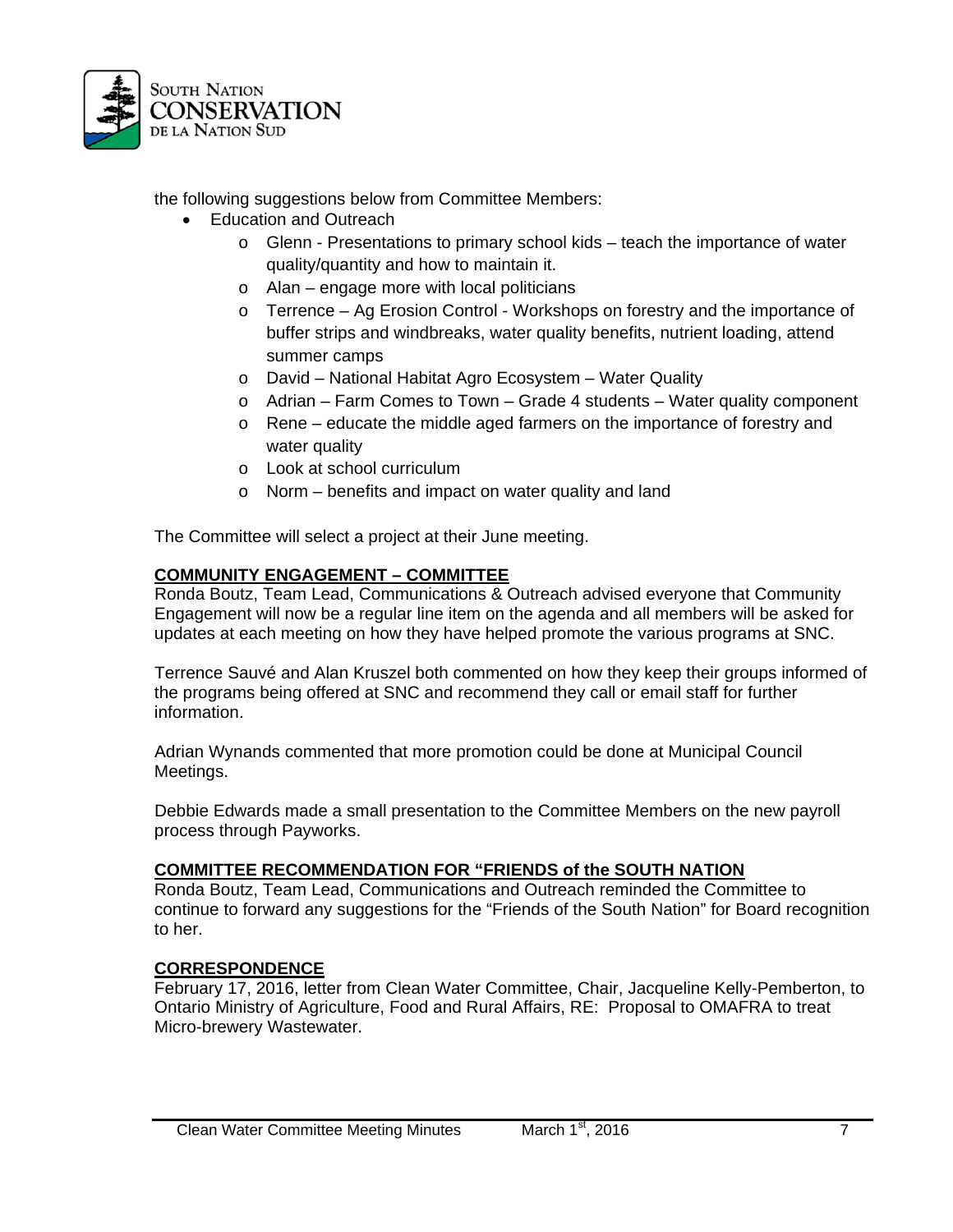

# **CONFIRM COMMITTEE REPRESENTATION TO MARCH 17TH, BOARD MEETING**

Jacqueline Kelly-Pemberton confirmed her attendance at the Board of Directors meeting on March 17<sup>th</sup>, 2016. If for any reason Jacqueline cannot attend, Ray Beauregard has confirmed he will attend on her behalf.

### **NEXT MEETING DATE**

The next Clean Water Committee meeting will be June 13<sup>th</sup>, 2016 at 9:30 am at SNC Office, Watershed Room.

Ronda Boutz, Team Lead, Communications & Outreach will send Committee Members an updated meeting list with the dates and times.

## **ADJOURNMENT**

RESOLUTION NO. CWC-012/16 Moved by: Alan Kruszel

RESOLVED THAT: The meeting adjourned at 12:00 p.m.

CARRIED

\_\_\_\_\_\_\_\_\_\_\_\_\_\_\_\_\_\_\_\_\_\_\_\_\_\_ \_\_\_\_\_\_\_\_\_\_\_\_\_\_\_\_\_\_\_\_\_\_\_\_\_\_ Jacqueline Kelly-Pemberton, Ronda Boutz,

Committee Chair. Team Lead, Communications & Outreach.

/lh

SNC Reviewed by: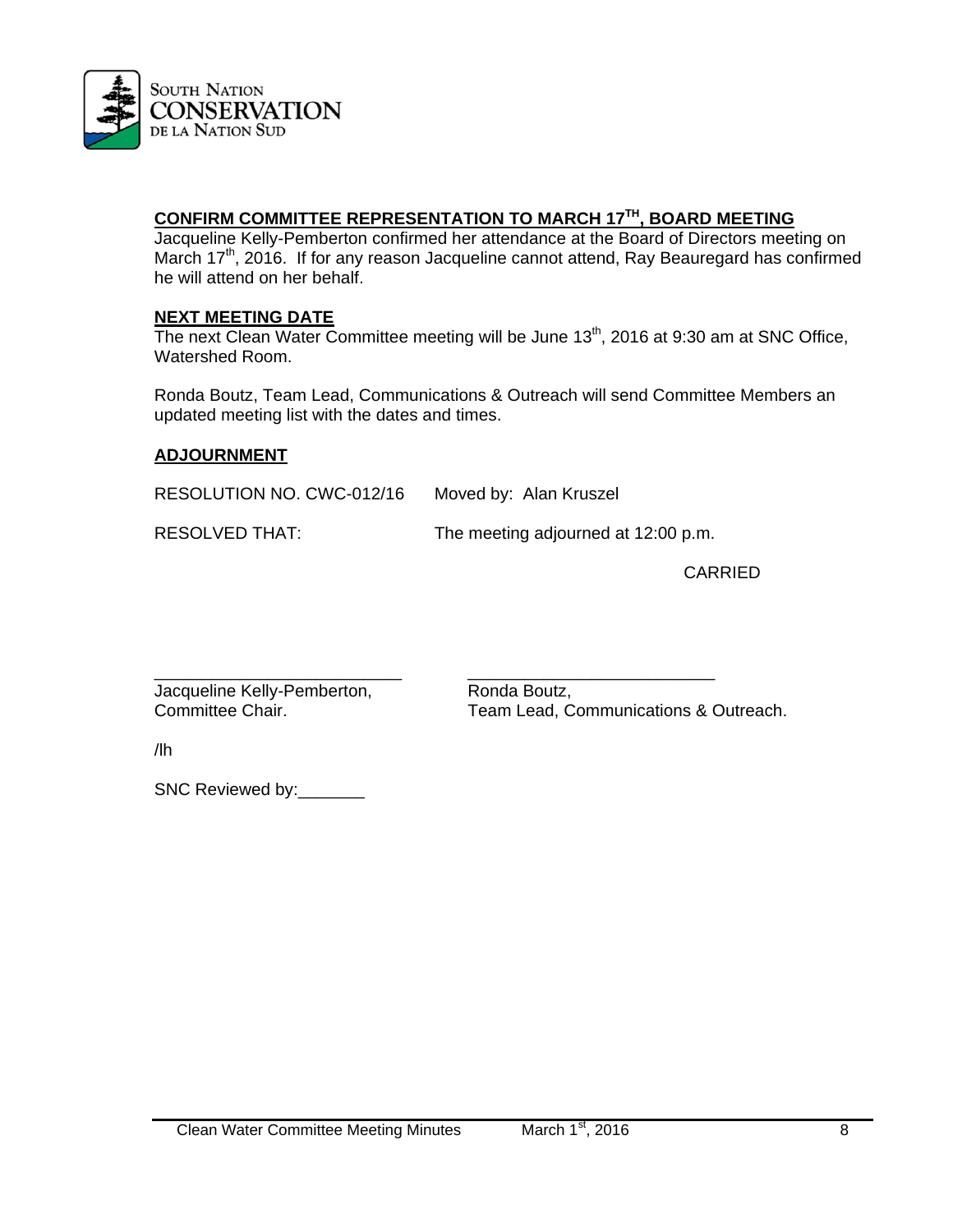

|                                                                  | <b>Clean Water Committee Meeting</b><br>Monday June 13 <sup>th</sup> , 2016 - Meeting No. 2/16<br>The Clean Water Committee meeting of Monday, June 13 <sup>th</sup> , 2016 was held at South<br>Nation Conservation, Watershed Room beginning at 9:00 a.m. |                                                                                                                                                                                                                                                                                                                                                                                                                        |  |
|------------------------------------------------------------------|-------------------------------------------------------------------------------------------------------------------------------------------------------------------------------------------------------------------------------------------------------------|------------------------------------------------------------------------------------------------------------------------------------------------------------------------------------------------------------------------------------------------------------------------------------------------------------------------------------------------------------------------------------------------------------------------|--|
| <b>Ottawa</b>                                                    |                                                                                                                                                                                                                                                             |                                                                                                                                                                                                                                                                                                                                                                                                                        |  |
| Luqusta<br>EC EDWARDSBURGH<br>North<br>Grenville<br>North Dundas | Present:                                                                                                                                                                                                                                                    | Jacqueline Kelly-Pemberton, Committee Chair<br>Ray Beauregard<br>Jack Hoogenboom<br><b>Michel Kearney</b><br>Rene Lalonde<br>Lawrence Levere<br>Glenn Mackey<br><b>Keith Matthie</b><br><b>Mercedes Marcano</b><br><b>Gib Patterson</b><br><b>Andre Pommainville</b><br><b>Renay Roberts</b><br>Julia Robinson<br>Bill Smirle (ex-officio)<br>François St. Amour, (ex-officio)<br><b>Martin Streit</b><br>Norm Tinkler |  |
| Mation                                                           | Regrets:                                                                                                                                                                                                                                                    | Doug Thompson (ex-officio)<br><b>Conrad Lamadeleine</b><br>David Lapen<br>Pierre Leroux<br><b>Terrence Sauvé</b><br>Adrian Wynands                                                                                                                                                                                                                                                                                     |  |
| 臺                                                                | Absent:<br>Guests:                                                                                                                                                                                                                                          | Alan Kruszel<br>Pam Maloney, St. Lawrence River Institute of Environmental<br><b>Sciences</b><br>Anna Crolla, Ontario Ministry of Agriculture, Food and Rural Affairs<br>Mack Giles, Ontario Ministry of Agriculture, Food and Rural Affairs<br>Omar Ranan, Ontario Ministry of Agriculture, Food and Rural Affairs<br>Damon Burrt, University of Guelph<br>Heather Bond, University of Guelph                         |  |
|                                                                  | <b>Staff Present:</b>                                                                                                                                                                                                                                       | Ronda Boutz, Acting Team Lead, Stewardship<br>Lorie Henderson, Administrative Assistant<br>Katherine Watson, Water Resources Specialist<br>Linda Hutchinson, Director, Organization Effectiveness                                                                                                                                                                                                                      |  |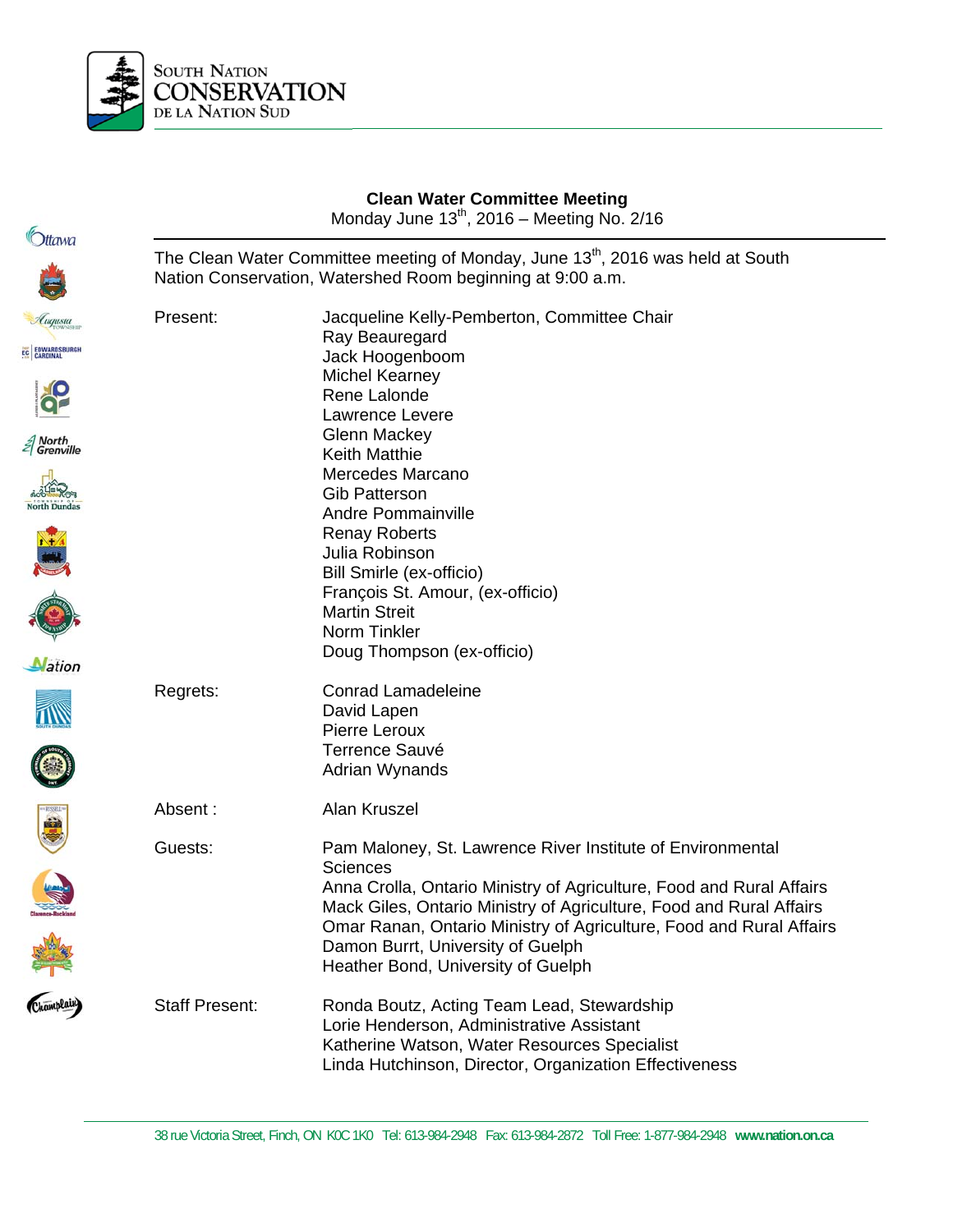

#### Chantal Quesnel, Engineering Student Adam Poapst, Engineering Co-op Student

## **CALL TO ORDER**

Jacqueline Kelly-Pemberton, Committee Chair, called the meeting to order at 9:05 a.m. and welcomed everyone. Jacqueline led a round of introductions.

Doug Thompson & Mercedes Marcano joined the meeting at 9:05 a.m. and they were asked by Committee Chair, Jacqueline Pemberton to introduce themselves.

#### **APPROVAL OF CLEAN WATER COMMITTEE MEETING AGENDA & SUPPLEMENTARY AGENDA**

| RESOLUTION NO. CWC-013/16 | Moved by: Norm Tinkler<br>Seconded by: Glenn Mackey                                                                      |
|---------------------------|--------------------------------------------------------------------------------------------------------------------------|
| RESOLVED THAT:            | The Clean Water Committee approves the June $13^{\mathrm{m}}$ ,<br>2016 agenda and supplementary agenda as<br>presented. |
|                           | CARRIED                                                                                                                  |

CARRIED

### **DECLARATIONS OF CONFLICT OF INTEREST**

There were no declarations of conflict of interest.

### **APPROVAL OF:**

Clean Water Committee Meeting Minutes of March 1st, 2016

| RESOLUTION NO. CWC-014/16 | Moved by: Rene Lalonde<br>Seconded by: Ray Beauregard                                                  |
|---------------------------|--------------------------------------------------------------------------------------------------------|
| RESOLVED THAT:            | The Clean Water Committee meeting minutes of<br>March 1 <sup>st</sup> , 2016 be approved as presented. |

CARRIED

### **STAFF UPDATE – POWERPOINT**

Katherine Watson, Water Resources Specialist updated the Committee with a slide presentation on 2016 project updates.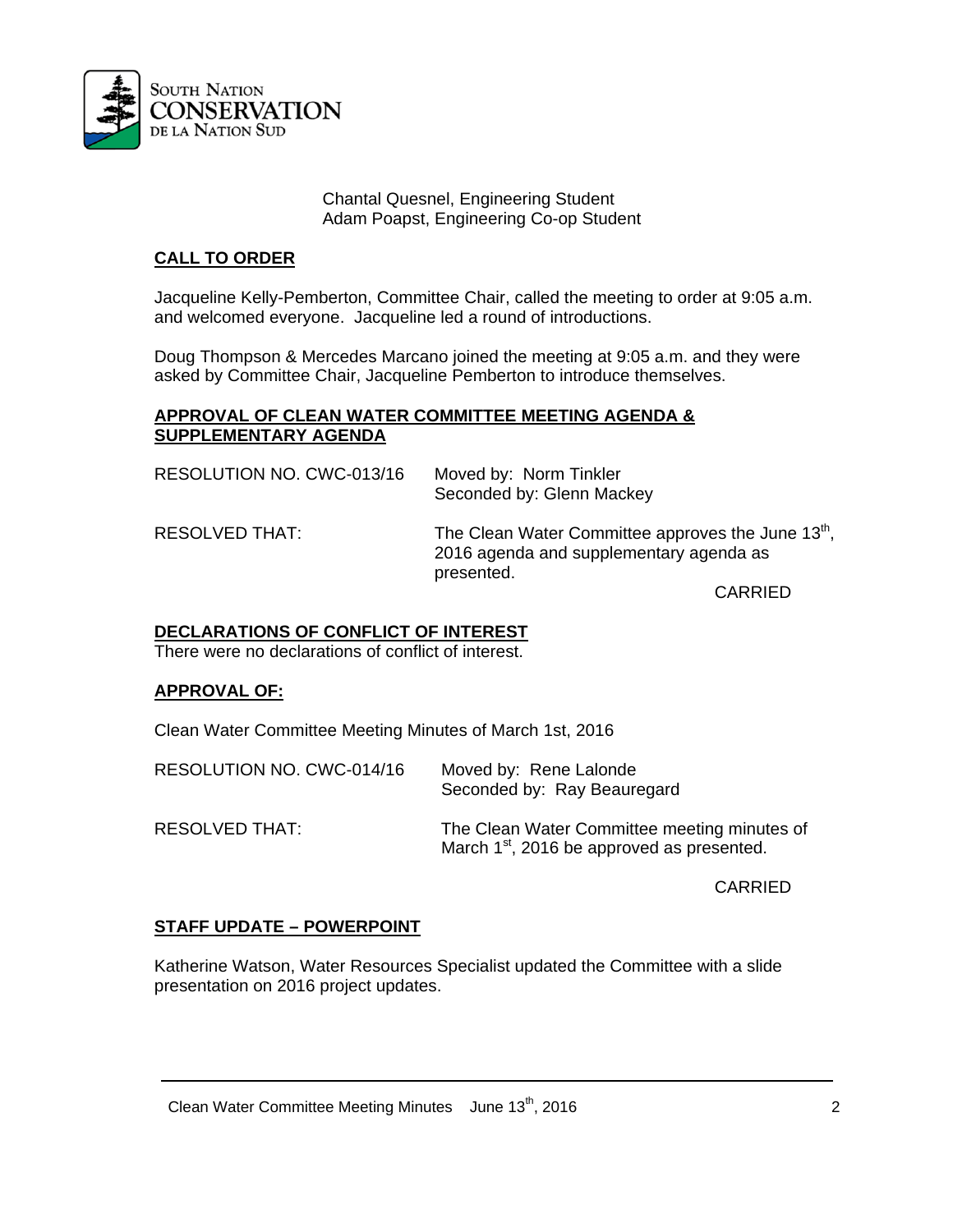

## **BUSINESS ARISING FROM MINTUES**

#### **2016 UPDATED EASTERN ONTARIO WATER RESOURCES PROGRAM BUDGET**

| RESOLUTION NO. CWC-015/16 | Moved by: Jack Hoogenboom<br>Seconded by: Doug Thompson                                                                         |
|---------------------------|---------------------------------------------------------------------------------------------------------------------------------|
| RESOLVED THAT:            | The Clean Water Committee receives and files the<br>final version of the Eastern Ontario Water<br>Resources Program Guidelines. |

CARRIED

### **EASTERN ONTARIO WATER RESOURCES PROGRAM GUIDELINE**

| RESOLUTION NO. CWC-016/16 | Moved by: Ray Beauregard<br>Seconded by: Michel Kearny                                                                         |
|---------------------------|--------------------------------------------------------------------------------------------------------------------------------|
| RESOLVED THAT:            | The Clean Water Committee receive and file the<br>2016 updated Eastern Ontario Water Resources<br>Program Budget as presented. |

CARRIED

### **COMMITTEE SPECIAL PROJECT FUNDING**

| RESOLUTION NO. CWC-017/16 | Moved by: Lawrence Levere<br>Seconded by: Andre Pommainville                                  |
|---------------------------|-----------------------------------------------------------------------------------------------|
| RESOLVED THAT:            | The Clean Water Committee selected a promotional<br>video as their Committee Special Project. |

CARRIED

A working group of four Committee members was formed to provide content recommendations for the video.

#### **NEW BUSINESS**

#### **EASTERN ONTARIO WATER RESOURCES PROGRAM GRANT PROPOSALS**

Ronda Boutz, Acting Team-Lead, Stewardship presented a report to the Committee on the Eastern Ontario Water Resources Grant Program for information purposes only. Requests for funding exceed the available budget.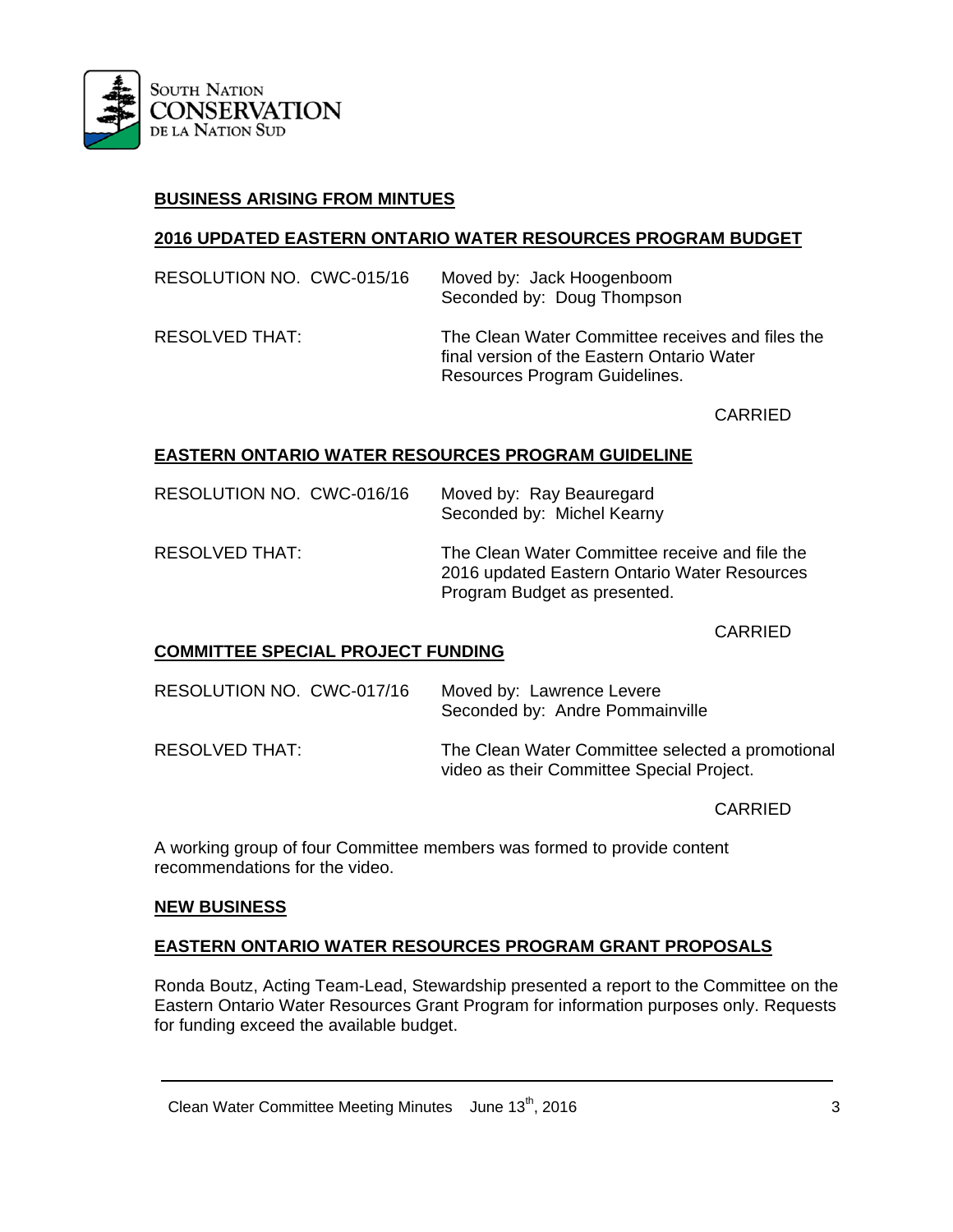

The Committee was presented with the following Eastern Ontario Water Resources Program grant project proposals:

- Eastern Ontario Children's Water Festival (Ferme Drouin, Casselman Venue), request for \$10,750
- Well Decommissioning Grants, request for \$5,500
- SNC Volunteer Rain Gauge Network, request for \$3,000
- Alfred-Plantagenet Groundwater Study, request for \$4,000
- Evaluation of two BMP's to control nutrient migration from cropping systems, request for \$5,000

### **The Clean Water Committee meeting recessed at 10:30 a.m. The Committee Chair reconvened the Clean Water Committee meeting at 10:45 a.m.**

| RESOLUTION NO. CWC-018/16 | Moved by: Michel Kearney<br>Seconded by: Keith Matthie                                                                   |
|---------------------------|--------------------------------------------------------------------------------------------------------------------------|
| RESOLVED THAT:            | The Clean Water Committee approve the following<br>grant proposals under the Eastern Ontario Water<br>Resources Program; |

| <b>Proposed Project</b>                           | <b>Lead Applicant</b>                                     | <b>Amount</b><br><b>Request</b> |
|---------------------------------------------------|-----------------------------------------------------------|---------------------------------|
| Eastern Ontario Children's                        | St. Lawrence River Institute<br>of Environmental Sciences | \$10,750                        |
| Water Festival (Ferme Drouin,<br>Casselman Venue) |                                                           |                                 |
| <b>SNC Volunteer Rain Gauge</b>                   | <b>South Nation Conservation</b>                          | \$3,000                         |
| <b>Network</b>                                    |                                                           |                                 |
| Alfred Plantagenet Groundwater                    | <b>South Nation Conservation</b>                          | \$4,000                         |
| Study                                             |                                                           |                                 |
| Evaluation of two BMPs to                         | <b>Ontario Rural Wastewater</b>                           | \$5,000                         |
| control nutrient migration from                   | <b>Centre: University of Guelph</b>                       |                                 |
| cropping systems                                  | - Ridgetown Campus                                        |                                 |
|                                                   | <b>Total Requested</b>                                    | \$28,250                        |

AND FUTHER THAT: The well decommissioning grant proposal not be funded for 2016.

DEFEATED

Upon further discussion, the Committee decided to reduce all five requests by a pro-rated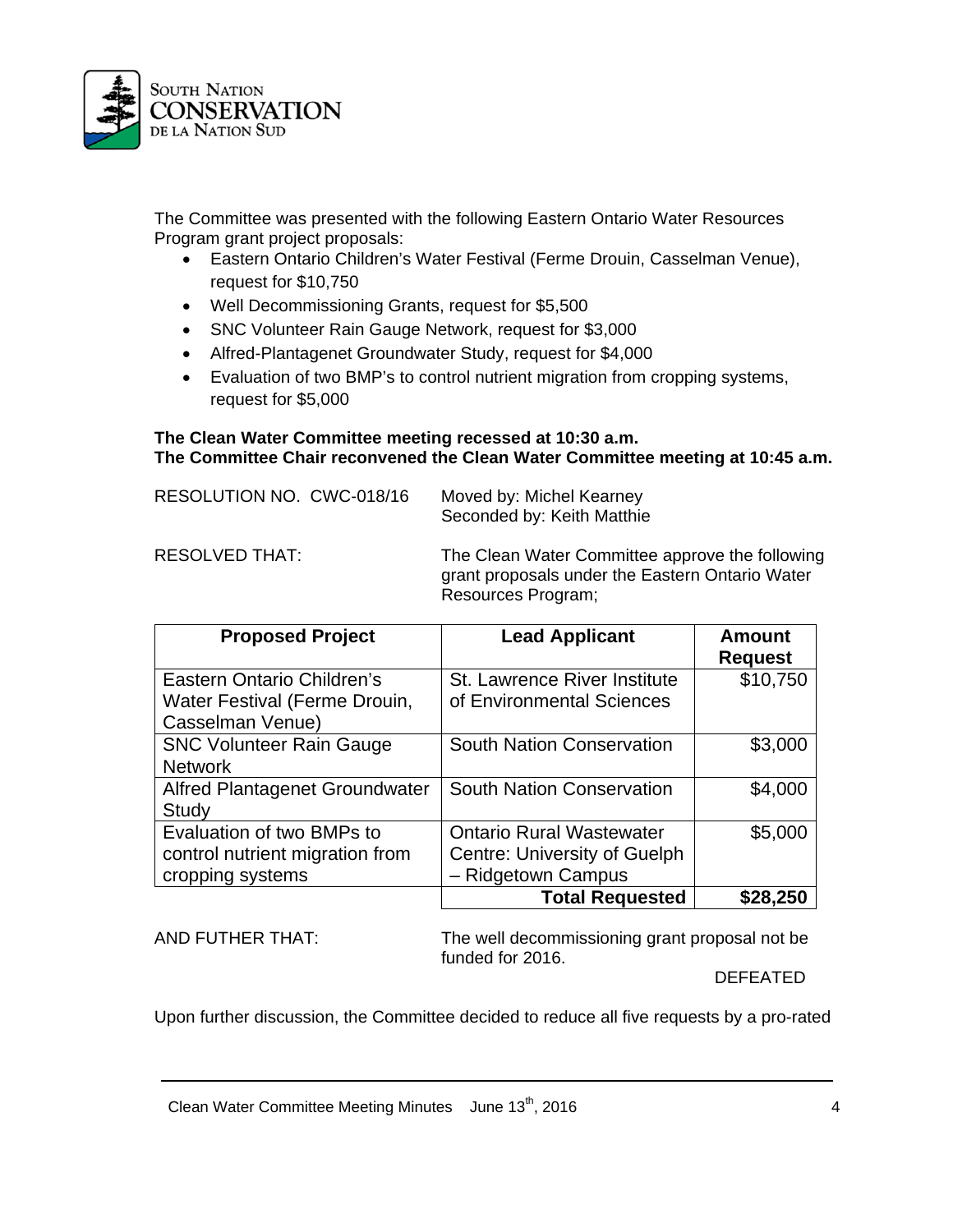

amount based on the percentage of their original request to the total amount requested.

Moved by: Ray Beauregard Seconded by: Rene Lalonde

RESOLVED THAT: The Clean Water Committee approve the following grant proposals under the Eastern Ontario Water Resources Program:

| <b>Proposed Project</b>            | <b>Lead Applicant</b>               | <b>Amount</b><br><b>Approved</b> |
|------------------------------------|-------------------------------------|----------------------------------|
| Eastern Ontario Children's         | St. Lawrence River Institute        | \$8,829                          |
| Water Festival (Ferme Drouin,      | of Environmental Sciences           |                                  |
| Casselman Venue)                   |                                     |                                  |
| <b>Well Decommissioning Grants</b> | <b>South Nation Conservation</b>    | \$4,517                          |
| <b>SNC Volunteer Rain Gauge</b>    | <b>South Nation Conservation</b>    | \$2,464                          |
| <b>Network</b>                     |                                     |                                  |
| Alfred Plantagenet Groundwater     | <b>South Nation Conservation</b>    | \$3,285                          |
| Study                              |                                     |                                  |
| Evaluation of two BMPs to          | <b>Ontario Rural Wastewater</b>     | \$4,106                          |
| control nutrient migration from    | <b>Centre: University of Guelph</b> |                                  |
| cropping systems                   | - Ridgetown Campus                  |                                  |
|                                    | <b>Total Requested</b>              | \$23,201                         |

CARRIED

# **EASTERN ONTARIO WATER RESOURCES PROGRAM 2015 PROJECT UPDATES**

### **INTERIM REPORT FOR CLIMAE CHANGE ADAPTATION: PROGRAMS REVIEW**

| RESOLUTION NO. CWC-020/16 | Moved by: Lawrence Levere<br>Seconded by: François St. Amour                                                            |
|---------------------------|-------------------------------------------------------------------------------------------------------------------------|
| RESOLVED THAT:            | The Clean Water Committee receive and file the<br>update for the Climate Change Adaptation:<br>Programs Review project. |

CARRIED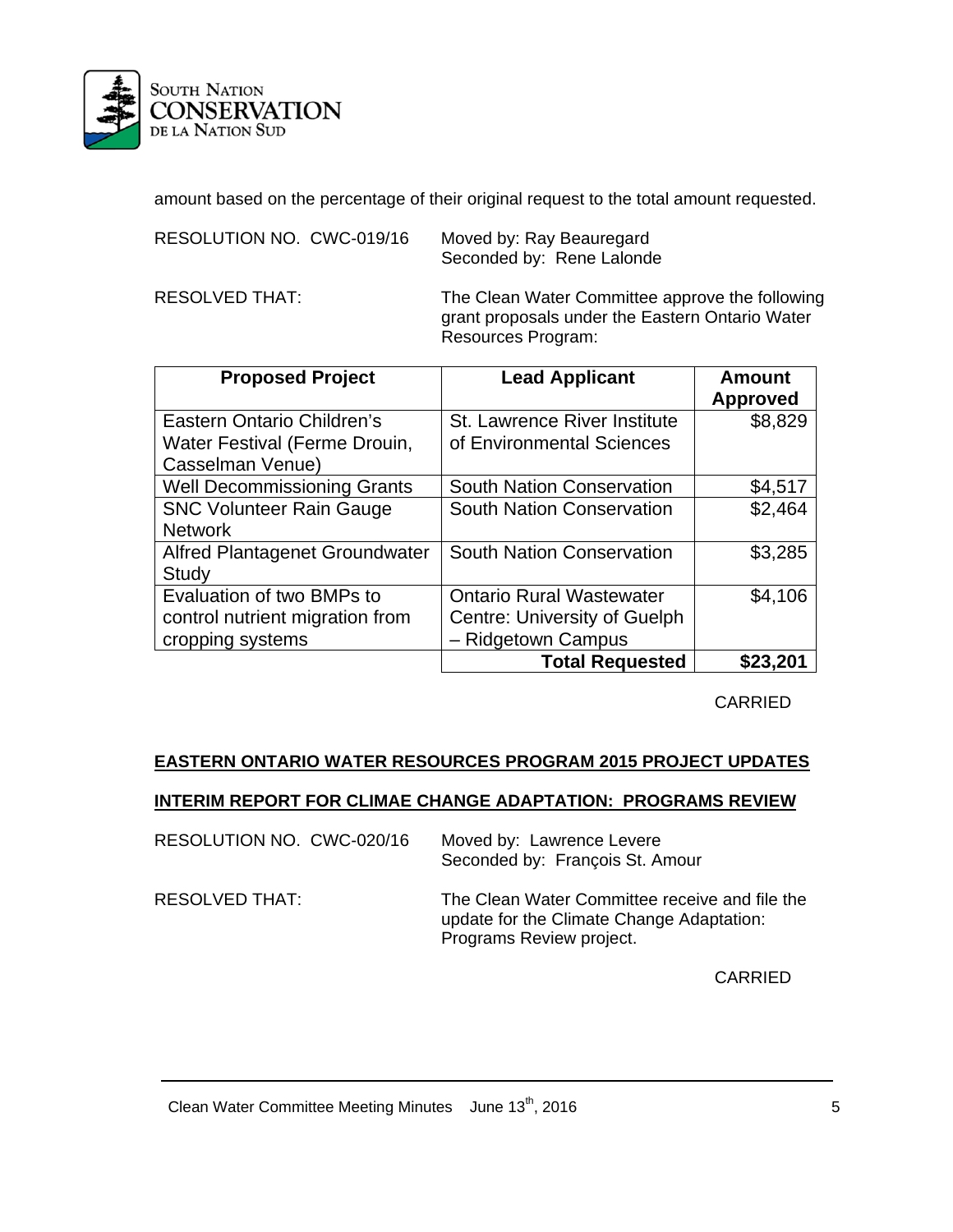

# **TREATMENT OF BEAU'S BREWERY WASTEWATER PROJECT INTERIM REPORT**

| RESOLUTION NO. CWC-021/16 | Moved by: Bill Smirle<br>Seconded by: Doug Thompson                                                                 |
|---------------------------|---------------------------------------------------------------------------------------------------------------------|
| RESOLVED THAT:            | The Clean Water Committee receive and file the<br>Treatment of Beau's Brewery Wastewater Project<br>Interim Report. |

CARRIED

## **MCKINNON'S CREEK SUBWATERSHED STUDY**

| RESOLUTION NO. CWC-022/16 | Moved by: Julia Robinson<br>Seconded by: Glenn Mackey                                  |
|---------------------------|----------------------------------------------------------------------------------------|
| RESOLVED THAT:            | The Clean Water Committee receive and file the<br>McKinnon's Creek Subwatershed Study. |

CARRIED

## **UCPR INFRASTRUCTURE ASSESSMENT PROJECT**

| RESOLUTION NO. CWC-023/16 | Moved by: Doug Thompson<br>Seconded by: Jack Hoogenboom                                          |
|---------------------------|--------------------------------------------------------------------------------------------------|
| RESOLVED THAT:            | The Clean Water Committee receive and file the<br>UCPR Infrastructure Assessment Project report. |

CARRIED

## **SD&G STORMWATER MANAGEMENT ASSESSMENT**

| RESOLUTION NO. CWC-024/16 | Moved by: Rene Lalonde<br>Seconded by: Renay Roberts                                            |
|---------------------------|-------------------------------------------------------------------------------------------------|
| RESOLVED THAT:            | The Clean Water Committee receive and file the<br>SD&G Stormwater Management Assessment report. |

CARRIED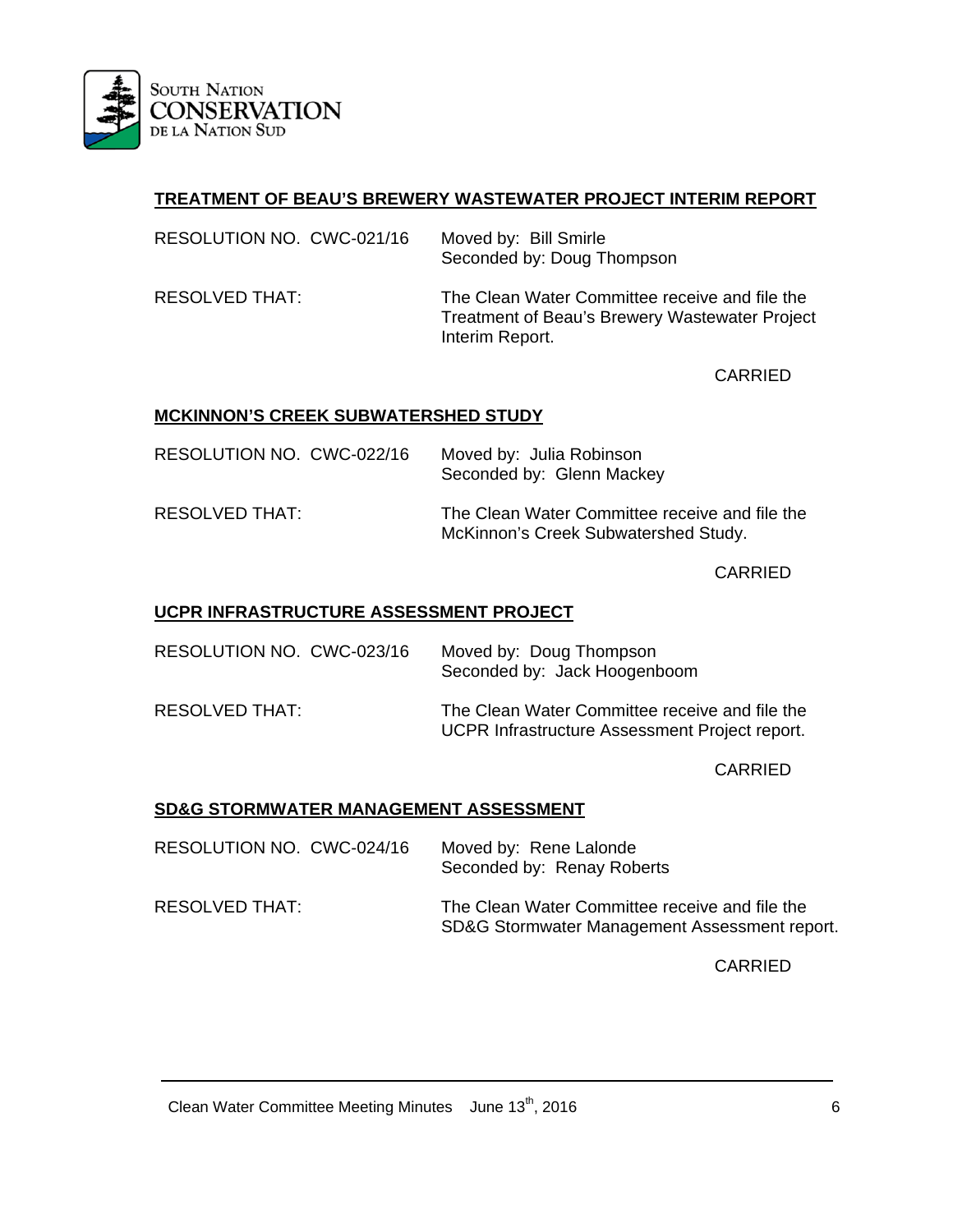

# **OTTAWA RURAL CLEAN WATER GRANTS PROGRAM APPLICATION**

| RESOLUTION NO. CWC-025/16<br><b>RESOLVED THAT:</b> | Moved by: Norm Tinkler<br>Seconded by: Gib Patterson<br>05-15-2067-DDD Precision Farming<br>The Committee approve funding at a grant rate of<br>50% to a maximum grant of \$1,000.00. |
|----------------------------------------------------|---------------------------------------------------------------------------------------------------------------------------------------------------------------------------------------|
|                                                    | CARRIED                                                                                                                                                                               |
| RESOLUTION NO. CWC-026/16                          | Moved by: Doug Thompson<br>Seconded by: Bill Smirle                                                                                                                                   |
| <b>RESOLVED THAT:</b>                              | 05-15-2069-DDA Educational Initiative<br>The Committee approve funding at a grant rate of<br>75% to a maximum grant of \$5,000.00.                                                    |

# DEFEATED

A motion was tabled to fund both 05-15-2069-DDA Educational Initiatives and 05-15-2069- DDB Innovative Projects at a grant rate of 75% to a maximum grant of \$5,000 each. A friendly amendment was further tabled during discussion.

| RESOLUTION NO. CW-027/16  | Moved by: Doug Thompson<br>Seconded by: Bill Smirle                                                                                                                                                 |
|---------------------------|-----------------------------------------------------------------------------------------------------------------------------------------------------------------------------------------------------|
| <b>RESOLVED THAT:</b>     | The tabled motion be amended to approve projects<br>05-15-2069 DDA Educational Initiative and 05-15-<br>2069 DDB Innovative Projects at a rate of 75% to a<br>combined maximum grant of \$7,500.00. |
|                           | <b>CARRIED</b>                                                                                                                                                                                      |
| RESOLUTION NO. CWC-028/16 | Moved by: Julia Robinson<br>Seconded by: Lawrence Levere                                                                                                                                            |
| <b>RESOLVED THAT:</b>     | 05-15-2069-DDA Educational Initiative and<br>05-15-2069-DDB Innovative Projects<br>The Committee approve funding at a grant rate of 75%<br>to a combined maximum grant of \$7,500.00.               |
| RESOLUTION NO. CWC-029/16 | CARRIED<br>Moved by: Rene Lalonde                                                                                                                                                                   |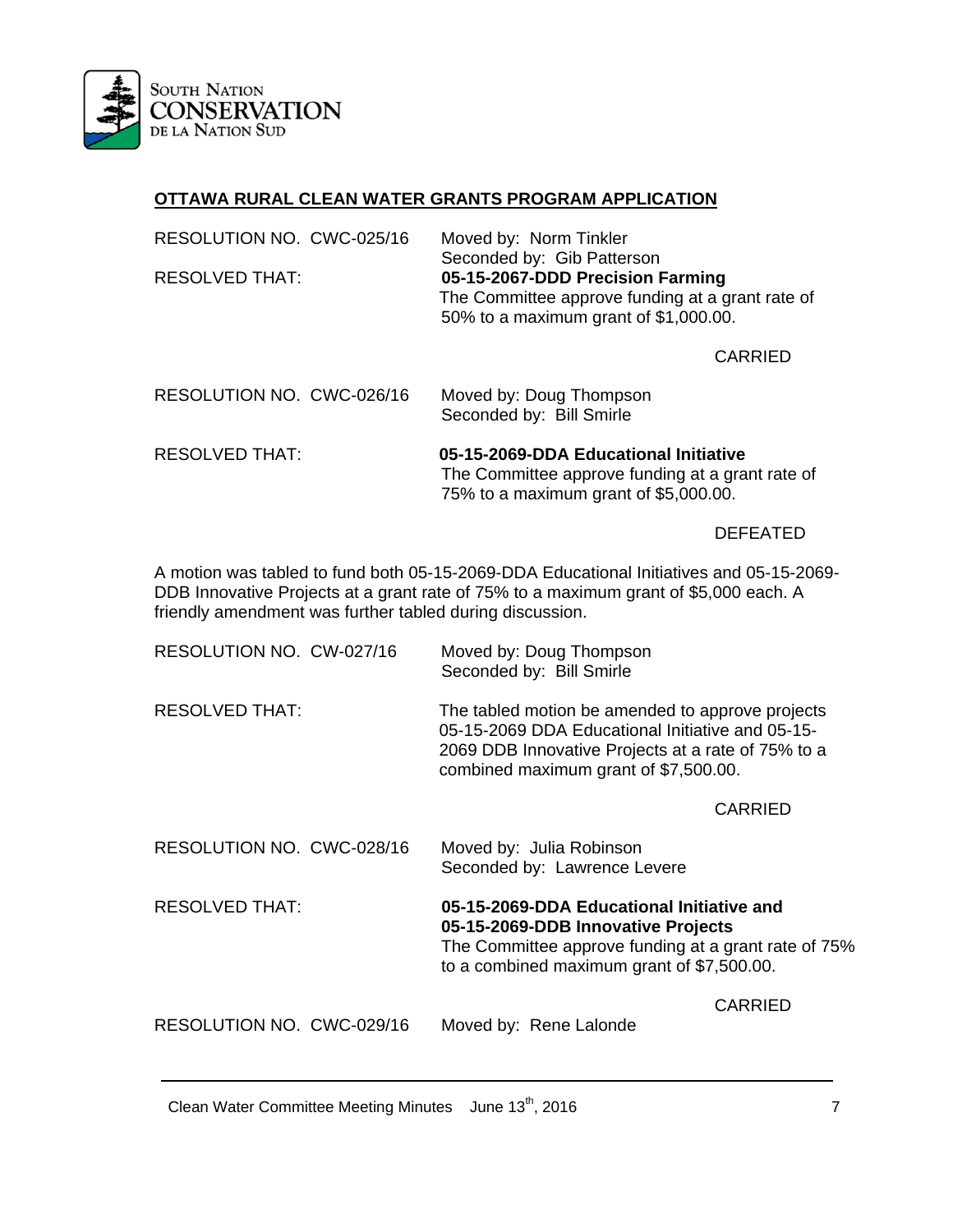

|                           | Seconded by: Glenn Mackey                                                                                                                                                                                     |  |
|---------------------------|---------------------------------------------------------------------------------------------------------------------------------------------------------------------------------------------------------------|--|
| <b>RESOLVED THAT:</b>     | 05-15-2090-DDA Well Decommission<br>The Committee approve funding at a grant rate of<br>90% to a maximum grant of \$2,754.00.                                                                                 |  |
|                           | <b>CARRIED</b>                                                                                                                                                                                                |  |
| RESOLUTION NO. CWC-030/16 | Moved by: Bill Smirle<br>Seconded by: Ray Beauregard                                                                                                                                                          |  |
| <b>RESOLVED THAT:</b>     | 05-15-2090-DDB Chemical Storage<br>The Committee deferred funding for 05-15-2090-<br>DDB Chemical Storage to the September 12 <sup>th</sup> , 2016<br>Committee meeting;                                      |  |
| AND FURTHER THAT:         | The Committee directs staff to request a detailed<br>plan of the proposed chemical storage from the<br>proponent, to be submitted prior to the September<br>12 <sup>th</sup> , Clean Water Committee meeting. |  |
|                           | <b>CARRIED</b>                                                                                                                                                                                                |  |
| RESOLUTION NO. CWC-031/16 | Moved by: Lawrence Levere<br>Seconded by: Julia Robinson                                                                                                                                                      |  |
| <b>RESOLVED THAT:</b>     | 05-16-2096-DDA Well Decommissioning<br>The Committee approve funding at a grant rate of<br>90% to a maximum grant of \$2,587.50.                                                                              |  |
|                           | <b>CARRIED</b>                                                                                                                                                                                                |  |
| RESOLUTION NO. CWC-032/16 | Moved by: Bill Smirle<br>Seconded by: François St. Amour                                                                                                                                                      |  |
| <b>RESOLVED THAT:</b>     | 05-16-2102-DDA Well Decommissioning<br>The Committee approve funding at a grant rate of<br>90% to a maximum grant of \$2,475.00.                                                                              |  |
|                           | <b>CARRIED</b>                                                                                                                                                                                                |  |
| RESOLUTION NO. CWC-033/16 | Moved by: Glenn Mackey<br>Seconded by: Julia Robinson                                                                                                                                                         |  |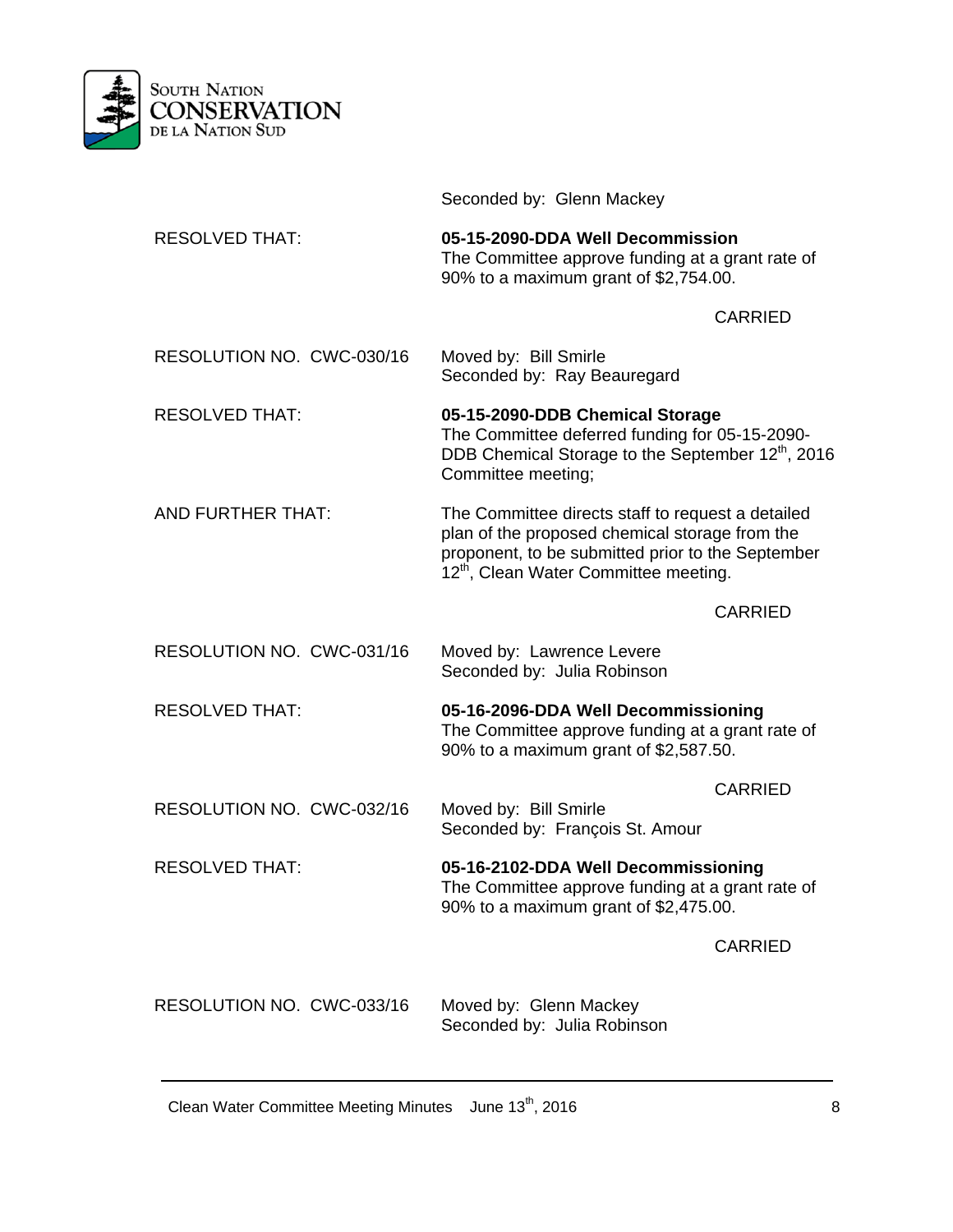

| <b>RESOLVED THAT:</b>     | 05-15-2103-DDA Forest Management<br>The Committee approve funding at a grant rate of<br>75% to a maximum grant of \$375.00.                                                                                    |  |
|---------------------------|----------------------------------------------------------------------------------------------------------------------------------------------------------------------------------------------------------------|--|
|                           | <b>CARRIED</b>                                                                                                                                                                                                 |  |
| RESOLUTION NO. CWC-034/16 | Moved by: Ray Beauregard<br>Seconded by: François St. Amour                                                                                                                                                    |  |
| <b>RESOLVED THAT:</b>     | 05-15-2104-DDA Well Decommission<br>The Committee approve funding at a grant rate of<br>90% to a maximum grant of \$2,340.00.                                                                                  |  |
|                           | <b>CARRIED</b>                                                                                                                                                                                                 |  |
| RESOLUTION NO. CWC-035/16 | Moved by: Bill Smirle<br>Seconded by: Glenn Mackey                                                                                                                                                             |  |
| <b>RESOLVED THAT:</b>     | 05-16-2105-DDA Buffer Planting<br>The Committee defer 05-16-2105-DDA Buffer<br>Planting to the September 12 <sup>th</sup> , 2016 Clean Water<br>Committee meeting;                                             |  |
| AND FURHTER THAT:         | The Committee directs staff to request, from the<br>proponent, a breakdown planting costs and confirm<br>the proposed buffer width prior to the September<br>12 <sup>th</sup> , Clean Water Committee meeting. |  |

CARRIED

# **REVISED 2016 CLEAN WATER PROGRAM BUDGET**

| RESOLUTION NO. CWC-036/16 | Moved by: Andre Pommainville<br>Seconded by: Doug Thompson                                          |
|---------------------------|-----------------------------------------------------------------------------------------------------|
| RESOLVED THAT:            | The Clean Water Committee receives and files the<br>Revised 2016 Clean Water Program Budget report. |

CARRIED

# **2015 CLEAN WATER PROGRAM WAITING LIST**

| RESOLUTION NO. CWC-037/16 | Moved by: Ray Beauregard  |
|---------------------------|---------------------------|
|                           | Seconded by: Glenn Mackey |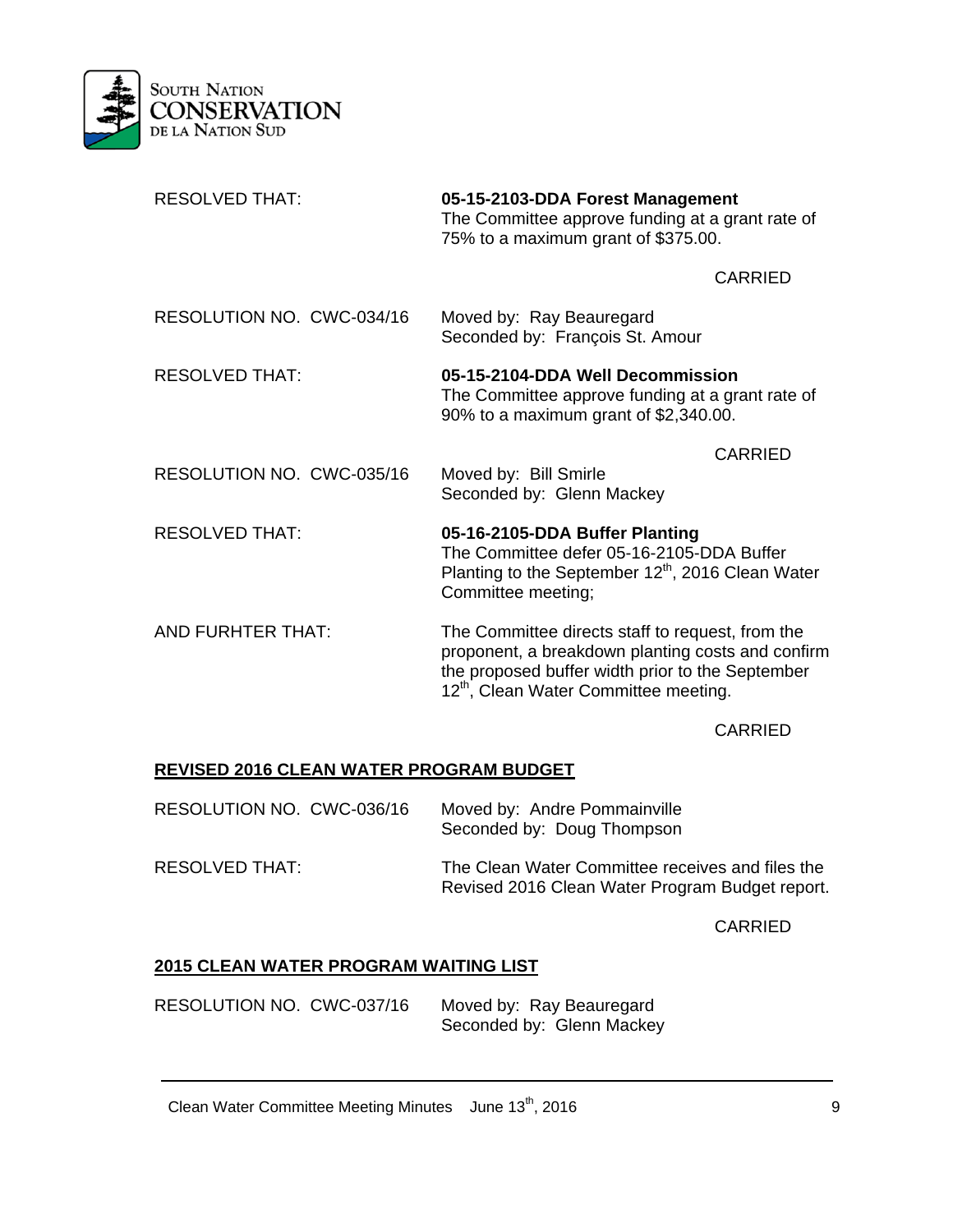

| <b>RESOLVED THAT:</b> | The Clean Water Committee reconsider the 2015<br>Clean Water Program applications on the waiting<br>list with a project rating score of 20 points or more; |
|-----------------------|------------------------------------------------------------------------------------------------------------------------------------------------------------|
| AND FURHTER THAT:     | The Committee deny funding to projects on the 2015<br>Waiting list with a score of less than 20 points.                                                    |

CARRIED

## **CLEAN WATER PROGRAM GRANT APPLICATIONS**

The Committee reviewed the grant applications.

Martin Streit, Andre Pommainville and François St. Amour left the meeting at 12:15 p.m.

RESOLUTION NO. CWC-038/16 Moved by: Keith Matthie

Seconded by: Gib Patterson

RESOLVED THAT: The Clean Water Committee approves funding to the following projects:

| <b>Project Code</b> | <b>Project Type</b>         | <b>Grant Rate</b><br>$(\% )$ | Grant<br><b>Request</b> | Rating |
|---------------------|-----------------------------|------------------------------|-------------------------|--------|
| 2016-SDU-CW02       | <b>Well Decommissioning</b> | 100                          | \$1,000.00              | 21.9   |
| 2016-NDU-CW12B      | <b>Chemical Storage</b>     | 50                           | \$1,000.00              | 21.9   |
| 2016-NAT-CW06       | <b>Well Decommissioning</b> | 100                          | \$1,000.00              | 21.7   |
| 2016-SDU-CW21       | Septic System               | 50                           | \$2,000.00              | 21.3   |
| 2015-NDU-CW38B      | Septic System               | 50                           | \$2,000.00              | 21.1   |
| 2016-NAT-CW09       | <b>Well Decommissioning</b> | 100                          | \$1,000.00              | 20.9   |
| 2016-NGR-CW20       | Septic System               | 50                           | \$2,000.00              | 20.4   |
| 2016-SDU-CW03       | Septic System               | 50                           | \$2,000.00              | 20.2   |
| 2015-NST-CW20A      | <b>Milkhouse Wastewater</b> | 50                           | \$5,000.00              | 20.0   |
| 2015-NST-CW20B      | Manure Storage              | 50                           | \$8,000.00              | 20.0   |
|                     |                             | <b>Total</b>                 | \$25,000.00             |        |

AND FURTHER THAT: The Clean Water Committee placed the following projects on a waiting list and to be re-considered at a future date if funding is becomes available: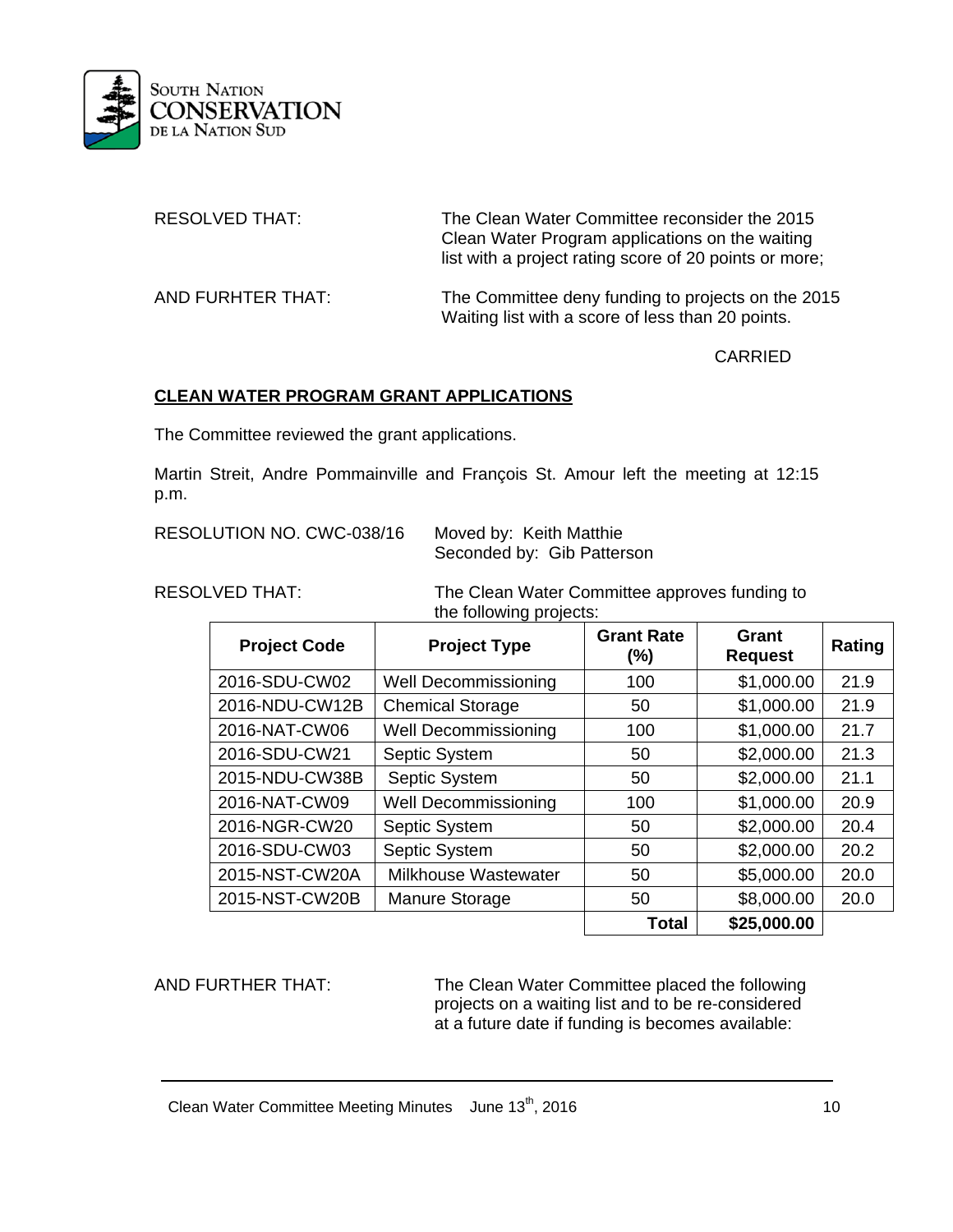

| <b>Project Code</b> | <b>Project Type</b>         | <b>Grant Rate</b><br>(%) | Grant<br><b>Request</b> | Rating |
|---------------------|-----------------------------|--------------------------|-------------------------|--------|
| 2016-APL-CW05       | <b>Well Decommissioning</b> | 100                      | \$1,000.00              | 19.8   |
| 2016-APL-CW11       | <b>Well Decommissioning</b> | 100                      | \$1,000.00              | 19.8   |
| 2016-CLR-CW10       | <b>Well Decommissioning</b> | 100                      | \$1,000.00              | 19.0   |
| 2016-NDU-CW04       | Septic System               | 50                       | \$2,000.00              | 18.9   |
| 2016-SDU-CW01A      | <b>Milkhouse Wastewater</b> | 50                       | \$5,000.00              | 18.0   |
| 2016-SDU-CW01B      | Manure Storage              | 50                       | \$8,000.00              | 18.0   |
| 2016-NDU-CW12A      | <b>Fuel Storage</b>         | 50                       | \$1,000.00              | 17.9   |
| 2016-RUS-CW18       | <b>Well Decommissioning</b> | 100                      | \$1,000.00              | 17.6   |
| 2016-NAT-CW07       | <b>Well Decommissioning</b> | 100                      | \$1,000.00              | 17.5   |
| 2016-NAT-CW08       | <b>Well Decommissioning</b> | 100                      | \$1,000.00              | 17.5   |
| 2016-NAT-CW15       | <b>Well Decommissioning</b> | 100                      | \$1,000.00              | 17.5   |
| 2016-NST-CW17       | <b>Well Decommissioning</b> | 100                      | \$1,000.00              | 17.5   |
|                     |                             | <b>TOTAL</b>             | \$24,000.00             |        |

AND FURTHER THAT: The Clean Water Committee deny funding to the following projects:

| <b>Project Code</b> | <b>Project Type</b>         | <b>Reason</b>                 |
|---------------------|-----------------------------|-------------------------------|
| 2016-RUS-CW13       | <b>Streambank Erosion</b>   | considered a low priority     |
|                     | Control                     | based on proposed project     |
| 2016-RUS-CW14       | <b>Streambank Erosion</b>   | considered a low priority     |
|                     | Control                     | based on proposed project     |
| 2016-NGL-CW19       | <b>Well Decommissioning</b> | Ineligible, project is result |
|                     |                             | of a septic system repair     |
| 2016-NST-CW16       | <b>Well Decommissioning</b> | considered a low priority,    |
|                     |                             | did not achieve threshold     |
|                     |                             | rating of 15.0 or higher to   |
|                     |                             | be considered                 |

# **CARRIED**

Gib Patterson left the meeting at 1:15 p.m.

## **COMMUNITY ENGAGEMENT**

Bill Smirle does presentations to North Dundas Council 6 – 8 times a year.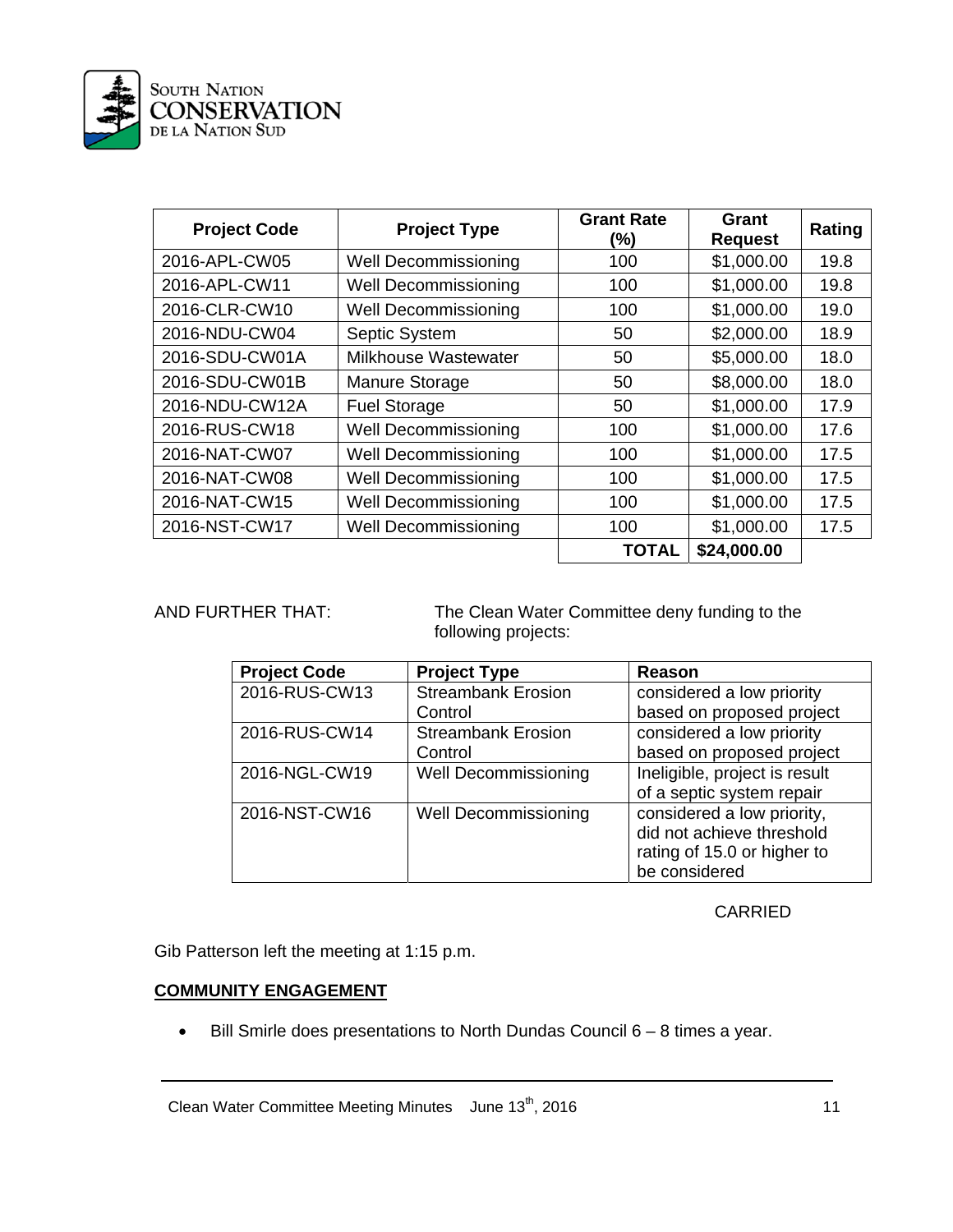

- Julia Robinson presented the 2015 Ottawa Rural Clean Water Program Report to City of Ottawa Agriculture and Rural Affairs Committee in May.
- Jackie Pemberton attended ICE Day AG Specialist High Skills Major

#### **COMMITTEE RECOMMENDATION FOR "FRIENDS of the SOUTH NATION**

The Clean Water Committee added Stephen Wilson, Parmalat Canada (retired) to the list of potential "Friends of the South Nation" for Board recognition.

### **CORRESPONDENCE**

April 26<sup>th</sup>, 2016, thank you letter to Stephen Wilson, from Committee Chair, Jacqueline-Kelly Pemberton, for donation of \$100 made on his behalf to the Clean Water Program.

# **CONFIRM COMMITTEE REPRESENTATION TO MARCH 17TH, BOARD MEETING**

Jacqueline Kelly-Pemberton confirmed her attendance at the Board of Directors meeting on June  $16<sup>th</sup>$ , 2016.

#### **NEXT MEETING DATE**

The next Clean Water Committee meeting will be September  $12<sup>th</sup>$ , 2016 at 9:30 am at SNC Office, Watershed Room.

### **ADJOURNMENT**

RESOLUTION NO. CWC-039/16 Moved by: Bill Smirle

RESOLVED THAT: The meeting adjourned at 1:20 p.m.

CARRIED

Jacqueline Kelly-Pemberton, Ronda Boutz,

\_\_\_\_\_\_\_\_\_\_\_\_\_\_\_\_\_\_\_\_\_\_\_\_\_\_ \_\_\_\_\_\_\_\_\_\_\_\_\_\_\_\_\_\_\_\_\_\_\_\_\_\_ Committee Chair. Team Lead, Communications & Outreach.

/lh

SNC Reviewed by: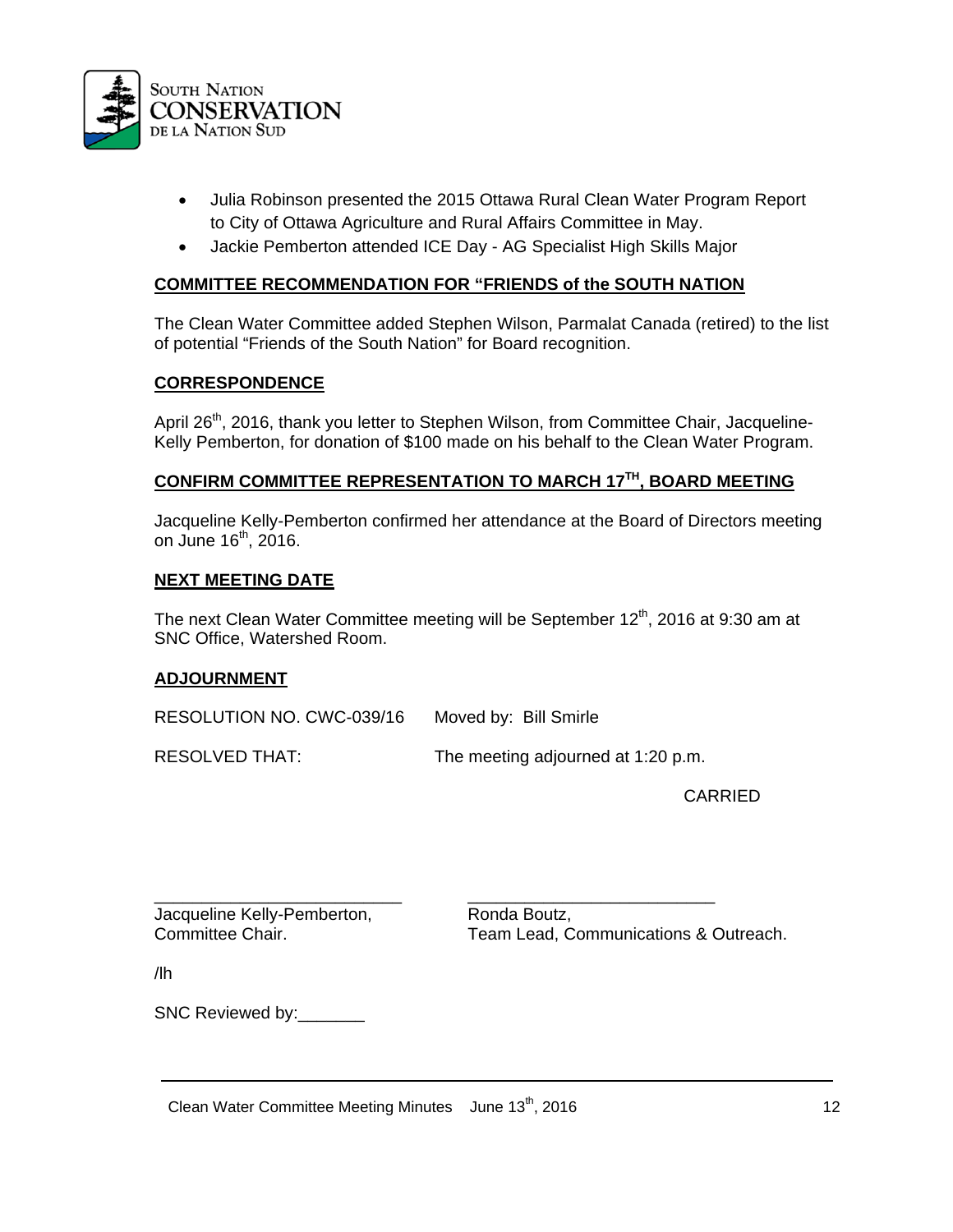

EC

| Ottawa                                                             |                       | <b>Clean Water Committee Meeting</b><br>Monday, September 12th, 2016 - Meeting No. 3/16                                                                                                                                                                                        |
|--------------------------------------------------------------------|-----------------------|--------------------------------------------------------------------------------------------------------------------------------------------------------------------------------------------------------------------------------------------------------------------------------|
|                                                                    |                       | The Clean Water Committee meeting of Monday, September 12 <sup>th</sup> , 2016 was held at South<br>Nation Conservation, Watershed Room beginning at 9:30 a.m.                                                                                                                 |
| Luqusta<br>EC EDWARDSBURGH                                         | Present:              | Jacqueline Kelly-Pemberton, Committee Chair<br>Ray Beauregard<br>Jack Hoogenboom<br><b>Michel Kearney</b>                                                                                                                                                                      |
|                                                                    |                       | Rene Lalonde<br>David Lapen<br><b>Glenn Mackey</b>                                                                                                                                                                                                                             |
| $\mathcal{\mathcal{Z}}$ North<br>$\mathcal{\mathcal{Z}}$ Grenville |                       | <b>Keith Matthie</b><br>Mercedes Marcano<br><b>Andre Pommainville</b>                                                                                                                                                                                                          |
|                                                                    |                       | <b>Renay Roberts</b><br>Julia Robinson<br><b>Terrence Sauvé</b>                                                                                                                                                                                                                |
|                                                                    |                       | Bill Smirle (ex-officio)<br>Norm Tinkler<br>Doug Thompson (ex-officio)                                                                                                                                                                                                         |
| <b>Nation</b>                                                      | Regrets:              | Alan Kruszel<br>Lawrence Levere<br>Pierre Leroux<br><b>Gib Patterson</b><br>François St. Amour, (ex-officio)<br><b>Martin Streit</b><br>Adrian Wynands                                                                                                                         |
| \$                                                                 | Absent:               | <b>Conrad Lamadeleine</b>                                                                                                                                                                                                                                                      |
|                                                                    | Guests:               | Ellen Lemaitre-Currie, PhD Candidate, Carleton University                                                                                                                                                                                                                      |
| (Champlain)                                                        | <b>Staff Present:</b> | Ronda Boutz, Acting Team Lead, Stewardship<br>Lorie Henderson, Administrative Assistant<br>Sandra Mancini, Senior Water Resources Engineer<br>Katherine Watson, Water Resources Specialist<br>Mesha Sagram, Stewardship Student<br>Brent Harbers, Science & Research Assistant |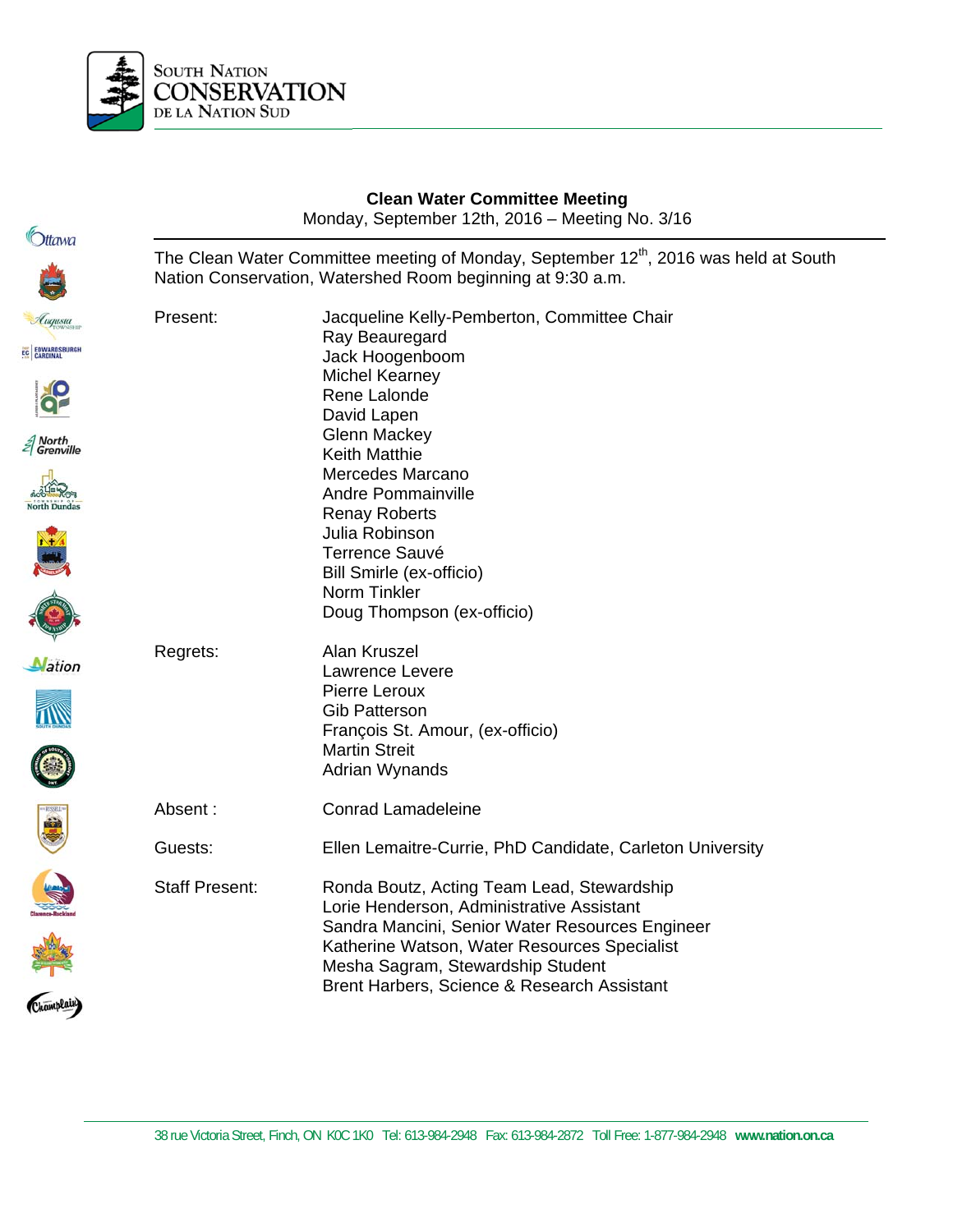

# **CALL TO ORDER**

Jacqueline Kelly-Pemberton, Committee Chair, called the meeting to order at 9:35 a.m. and welcomed everyone.

#### **APPROVAL OF CLEAN WATER COMMITTEE MEETING AGENDA & SUPPLEMENTARY AGENDA**

| RESOLUTION NO. CWC-040/16 | Moved by: Doug Thompson<br>Seconded by: Glenn Mackey                                                                         |
|---------------------------|------------------------------------------------------------------------------------------------------------------------------|
| RESOLVED THAT:            | The Clean Water Committee approves the<br>September 12 <sup>th</sup> , 2016 agenda and supplementary<br>agenda as presented. |
|                           | <b>CARRIED</b>                                                                                                               |

## **DECLARATIONS OF CONFLICT OF INTEREST**

There were no declarations of conflict of interest.

### **APPROVAL OF:**

Clean Water Committee Meeting Minutes of June 13<sup>th</sup>, 2016

| RESOLUTION NO. CWC-041/16 | Moved by: Ray Beauregard<br>Seconded by: Rene Lalonde                                                  |
|---------------------------|--------------------------------------------------------------------------------------------------------|
| RESOLVED THAT:            | The Clean Water Committee meeting minutes of<br>June 13 <sup>th</sup> , 2016 be approved as presented. |

CARRIED

### **BUSINESS ARISING FROM MINUTES**

#### **DEFERRED OTTAWA RURAL CLEAN WATER GRANT PROGRAM APPLICATIONS**

RESOLUTION NO. CWC-042/16 Moved by: Jack Hoogenboom Seconded by: Norm Tinkler

RESOLVED THAT: **05-15-2090 DDB Chemical Storage**  The Clean Water Committee approves funding at a grant rate of 50% to a maximum grant of \$1,000.

CARRIED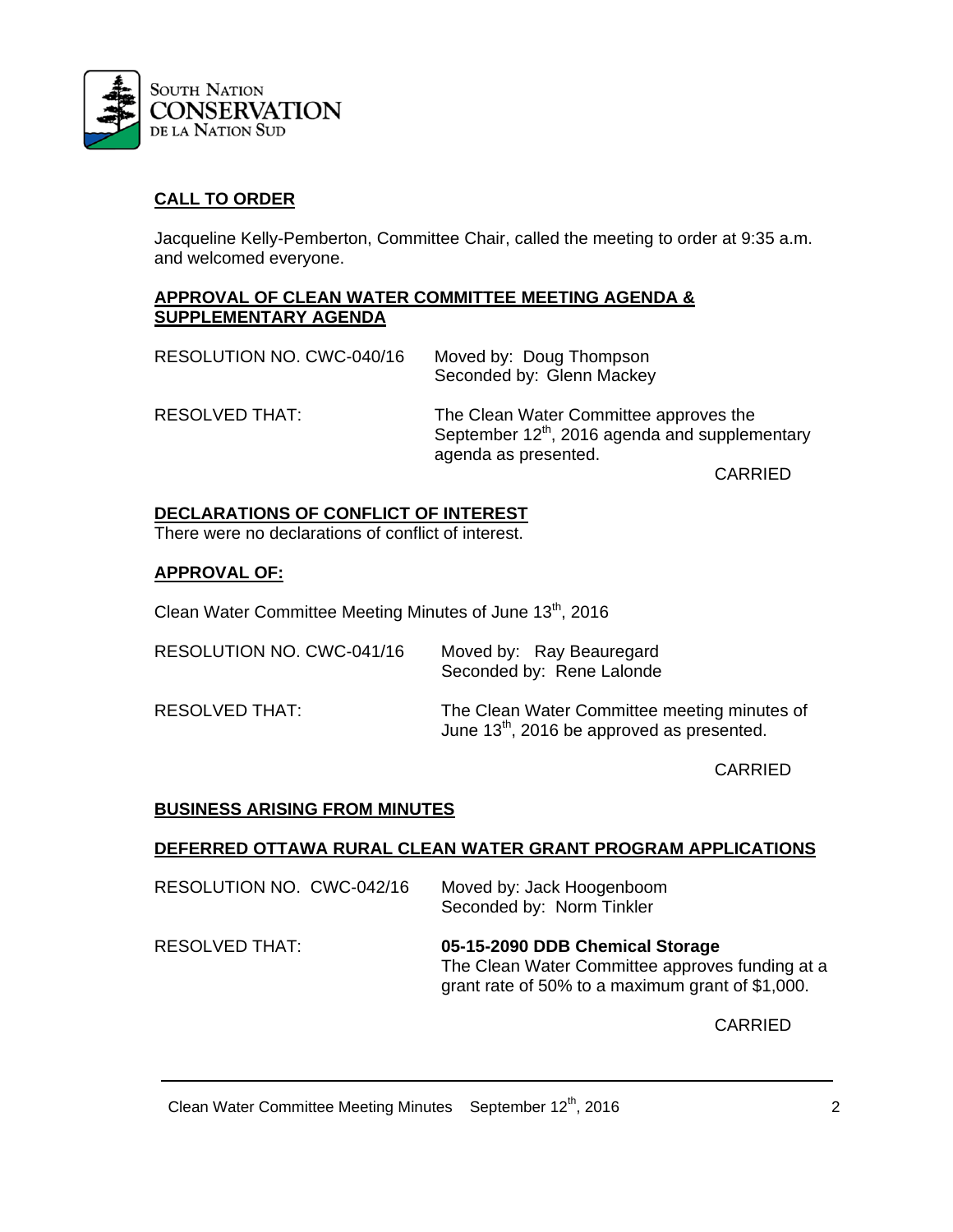

| RESOLUTION NO. CWC-043/16 | Moved by: Bill Smirle<br>Seconded by: Keith Matthie                                                                                                                      |
|---------------------------|--------------------------------------------------------------------------------------------------------------------------------------------------------------------------|
| <b>RESOLVED THAT:</b>     | 05-16-2105 DDA Buffer Planting<br>The Committee defer 05-16-2105 DDA Buffer<br>Planting to the November 28 <sup>th</sup> , 2016 meeting;                                 |
| AND FURTHER THAT:         | The Committee have directed staff to get an<br>updated breakdown on the types of trees/shrubs<br>being planted with the total cost of the project from<br>the proponent. |
|                           | CARRIED                                                                                                                                                                  |

## **STAFF UPDATE – POWERPOINT**

Staff updated the Committee with a slide presentation on 2016 project updates.

#### **NEW BUSINESS**

#### **EASTERN ONTARIO WATER RESOURCES 2016 PROJECT UPDATES 2016 EASTERN ONTARIO CHILDREN'S WATER FESTIVAL (CASSELMAN): FINAL REPORT**

RESOLUTION NO. CWC-044/16 Moved by: Doug Thompson Seconded by: Andre Pommainville RESOLVED THAT: The Clean Water Committee approves the final report from the St. Lawrence River Institute of Environmental Sciences for the 2016 Eastern Ontario Children's Water Festival (Casselman venue).

CARRIED

### **SDG STORMWATER MANAGEMENT FACILITIES PROJECT**

| RESOLUTION NO. CWC-045/16 | Moved by: Glenn Mackey<br>Seconded by: Julia Robinson                                                            |
|---------------------------|------------------------------------------------------------------------------------------------------------------|
| RESOLVED THAT:            | The Clean Water Committee receive and file the<br><b>SDG Stormwater Management Facilities Project</b><br>update. |
|                           | <b>CARRIED</b>                                                                                                   |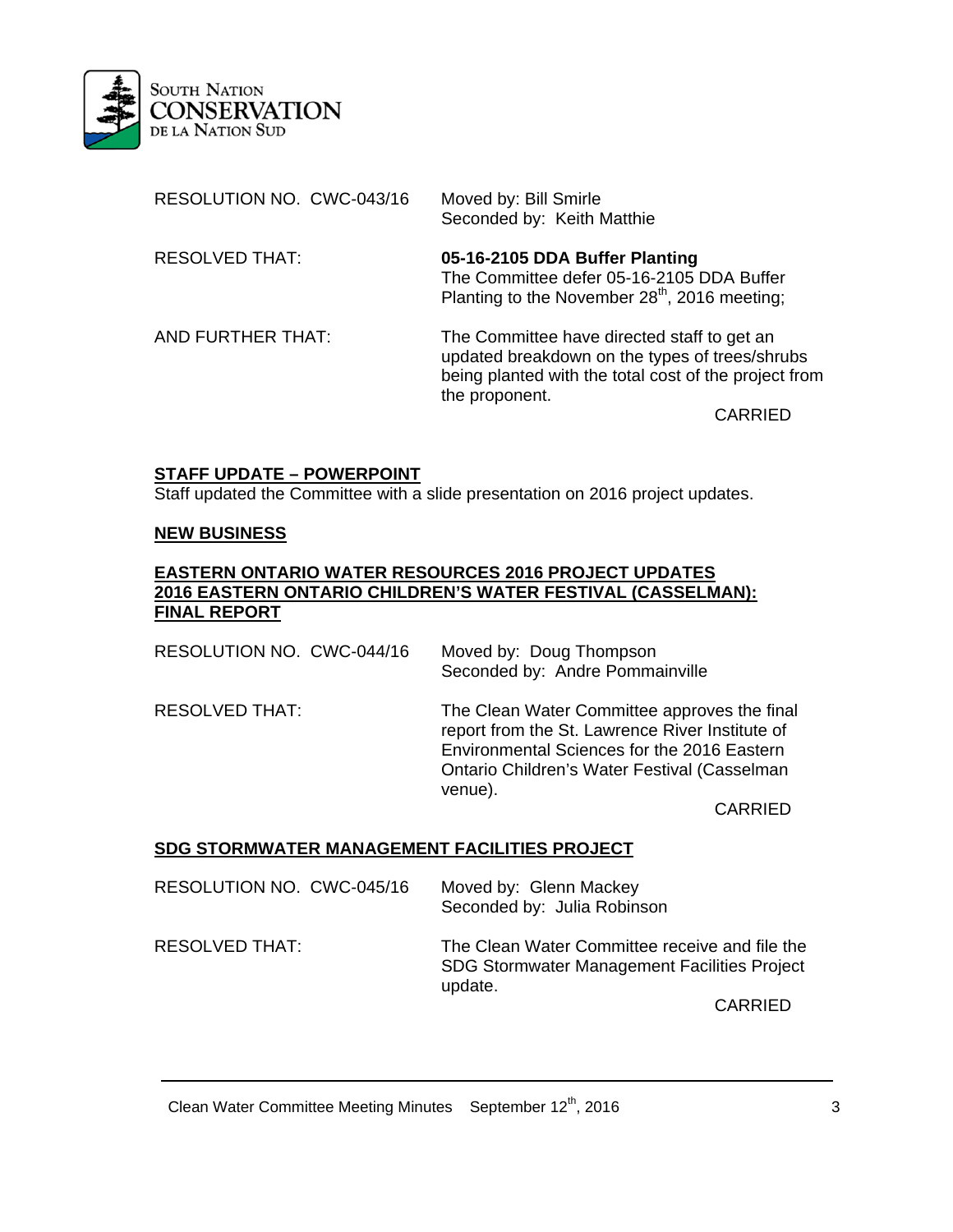

## **RESILIENCE OF UCPR INFRASTRUCTURE TO CLIMATE CHANGE PROJECT – INTERIM REPORT**

| RESOLUTION NO. CWC-046/16 | Moved by: Andre Pommainville<br>Seconded by: Doug Thompson                                                                         |
|---------------------------|------------------------------------------------------------------------------------------------------------------------------------|
| RESOLVED THAT:            | The Clean Water Committee receive and file the<br>Resilience of UCPR Infrastructure to Climate<br>Change Project - Interim Report. |
|                           | <b>CARRIED</b>                                                                                                                     |

### **RAIN GAUGE PROGRAM UPDATE**

| RESOLUTION NO. CWC-047/16 | Moved by: Bill Smirle<br>Seconded by: Rene Lalonde                                                 |
|---------------------------|----------------------------------------------------------------------------------------------------|
| RESOLVED THAT:            | The Clean Water Committee receive and file the<br>update for the SNC Volunteer Rain Gauge Network. |

CARRIED

#### **INTERIM REPORT FOR EOWRP CLIMATE CHANGE ADAPTATION PROJECT**

| RESOLUTION NO. CWC-048/16 | Moved by: Michel Kearney<br>Seconded by: Jack Hoogenboom                                            |
|---------------------------|-----------------------------------------------------------------------------------------------------|
| RESOLVED THAT:            | The Clean Water Committee receive and file the<br>update for the Climate Change Adaptation Project. |

CARRIED

#### **The Clean Water Committee meeting recessed at 10:45 a.m. The Committee Chair reconvened the Clean Water Committee meeting at 10:55 a.m.**

Doug Thompson left the meeting at 10:45 am.

### **OTTAWA RURAL CLEAN WATER GRANTS PROGRAM APPLICATION**

| RESOLUTION NO. CWC-049/16 | Moved by: Ray Beauregard  |
|---------------------------|---------------------------|
|                           | Seconded by: Rene Lalonde |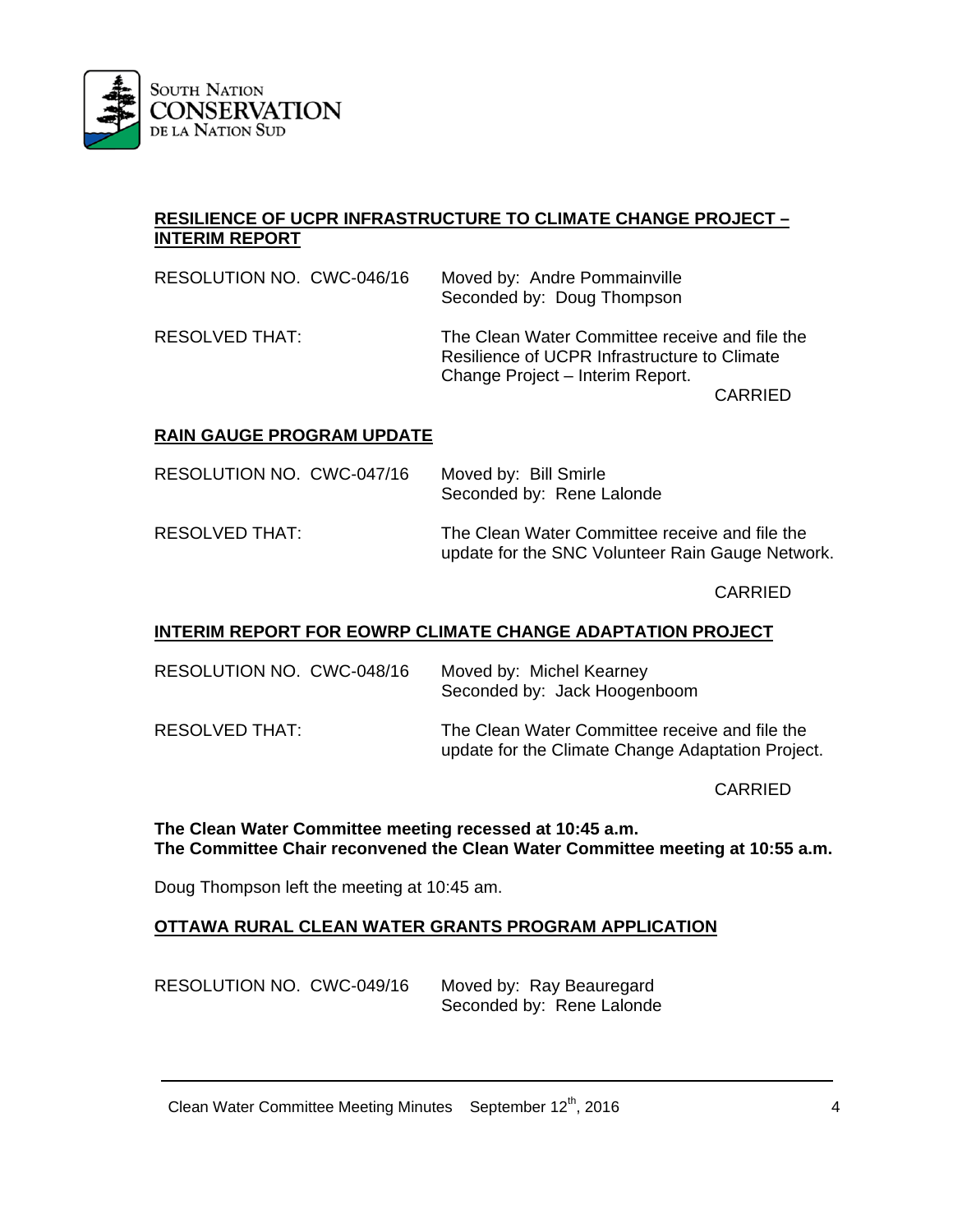

| <b>RESOLVED THAT:</b>                      | 05-15-2090-DDD Erosion Control<br>The Committee deferred funding for 05-15-2090-DDD<br>Erosion Control to the November 28 <sup>th</sup> , 2016 meeting; |                |
|--------------------------------------------|---------------------------------------------------------------------------------------------------------------------------------------------------------|----------------|
| AND FURHTER THAT:                          | The Committee have directed staff to contact the<br>proponent and request clarification on how sediment will<br>be controlled in the proposed design.   |                |
|                                            |                                                                                                                                                         | <b>CARRIED</b> |
| Bill Smirle left the meeting at 11:05 a.m. |                                                                                                                                                         |                |
| RESOLUTION NO. CWC-050/16                  | Moved by: Jack Hoogenboom<br>Seconded by: Michel Kearney                                                                                                |                |
| <b>RESOLVED THAT:</b>                      | 05-16-2123 DDA Well Decommissioning<br>The Committee approve funding at a grant rate of<br>90% to a maximum grant of \$3,000.00.                        |                |
|                                            |                                                                                                                                                         | <b>CARRIED</b> |
| RESOLUTION NO. CWC-051/16                  | Moved by: Norm Tinkler<br>Seconded by: David Lapen                                                                                                      |                |
| <b>RESOLVED THAT:</b>                      | 05-16-2124 DDA Precision Farming<br>The Committee approve funding at a grant rate of<br>50% to a maximum grant of \$1,000.00.                           |                |
|                                            |                                                                                                                                                         | <b>CARRIED</b> |
| RESOLUTION NO. CWC-052/16                  | Moved by: Terrence Sauvé<br>Seconded by: Ray Beauregard                                                                                                 |                |
| <b>RESOLVED THAT:</b>                      | 05-16-2126 DDA Forest and Wetland<br><b>Management</b><br>The Committee approve funding at a grant rate of<br>75% to a maximum grant of \$577.50        |                |
|                                            |                                                                                                                                                         | <b>CARRIED</b> |
| RESOLUTION NO. CWC-053/16                  | Moved by: Rene Lalonde<br>Seconded by: Julia Robinson                                                                                                   |                |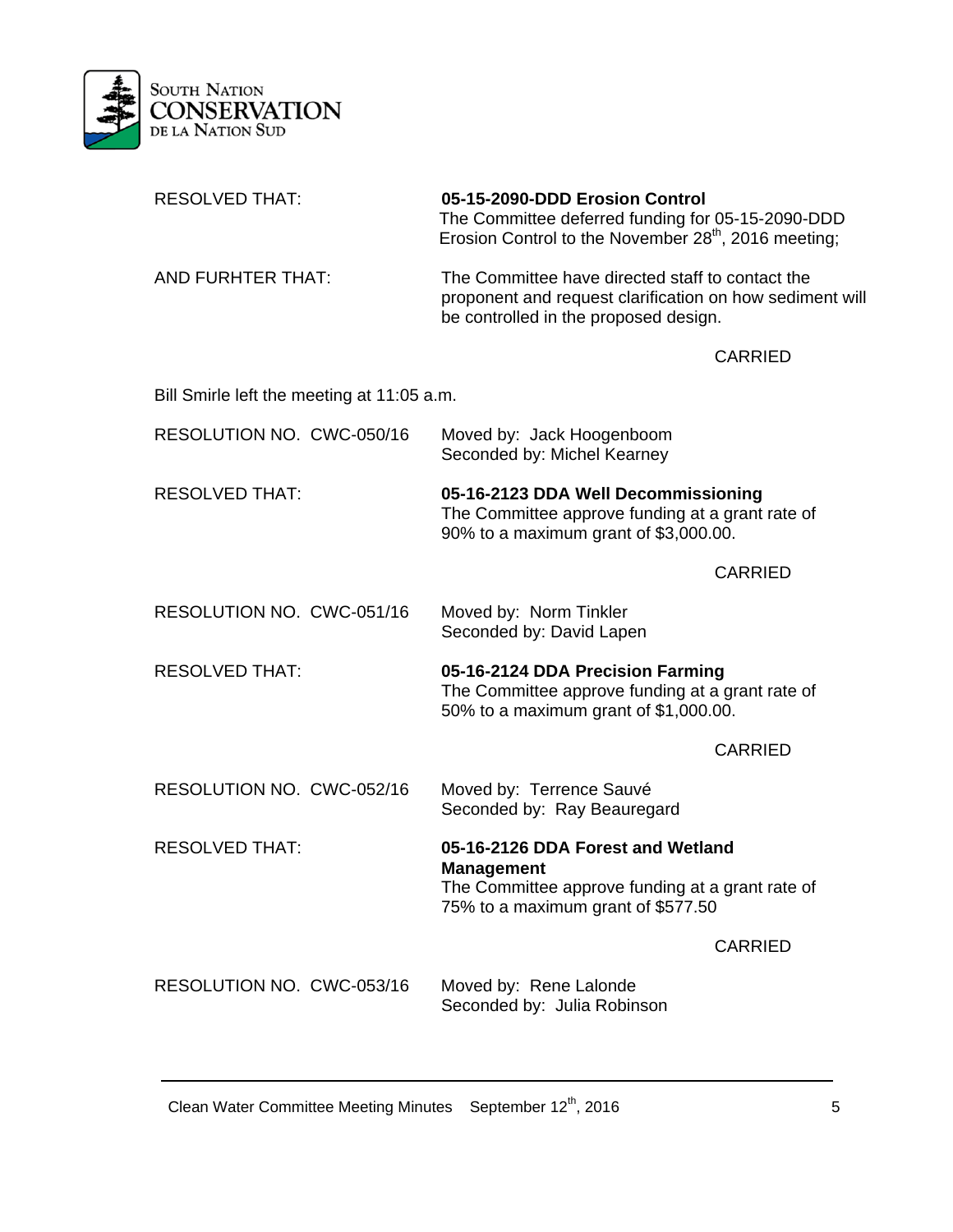

RESOLVED THAT: **05-16-2127 DDA Forest and Wetland Management**  The Committee approve funding at a grant rate of 75% to a maximum grant of \$750.00

CARRIED

# **SUMMARY OF CLEAN WATER PROGRAM GRANT APPLICATIONS**

 Ronda Boutz, presented a summary report to the Committee for review on the Clean Water Program Grant Applications.

### **CLEAN WATER PROGRAM GRANT APPLICATIONS**

The Committee reviewed the grant applications.

| RESOLUTION NO. CWC-054/16 | Moved by: Norm Tinkler       |
|---------------------------|------------------------------|
|                           | Seconded by: Jack Hoogenboom |

RESOLVED THAT: The Clean Water Committee approves funding to the following projects:

| <b>Project Code</b> | <b>Project Type</b>                  | <b>Grant Rate</b><br>$(\% )$ | Grant<br><b>Request</b> | Rating |
|---------------------|--------------------------------------|------------------------------|-------------------------|--------|
| 2016-RUS-CW28       | <b>Streambank Erosion</b><br>Control | 50                           | \$5,000.00              | 23.8   |
| 2016-NDU-CW23       | Septic System                        | 50                           | \$2,000.00              | 22.8   |
| 2016-NAT-CW26       | <b>Streambank Erosion</b><br>Control | 50                           | \$5,000.00              | 22.5   |
| 2016-APL-CW24       | Septic System                        | 50                           | \$2,000.00              | 21.8   |
| 2016-NAT-CW29       | <b>Well Decommissioning</b>          | 100                          | \$1,000.00              | 21.1   |
|                     |                                      | Total                        | \$15,000.00             |        |

AND FURTHER THAT: The Clean Water Committee placed the following project on a waiting list and to be re-considered at a future date if funding is becomes available:

| <b>Project Code</b> | <b>Project Type</b>  | <b>Grant Rate</b><br>(%) | Grant<br><b>Request</b> | Rating |
|---------------------|----------------------|--------------------------|-------------------------|--------|
| 2016-NST-CW27       | Well Decommissioning | 100                      | \$1,000.00              | 19.7   |
|                     |                      | <b>TOTAL</b>             | \$1,000.00              |        |

**CARRIED**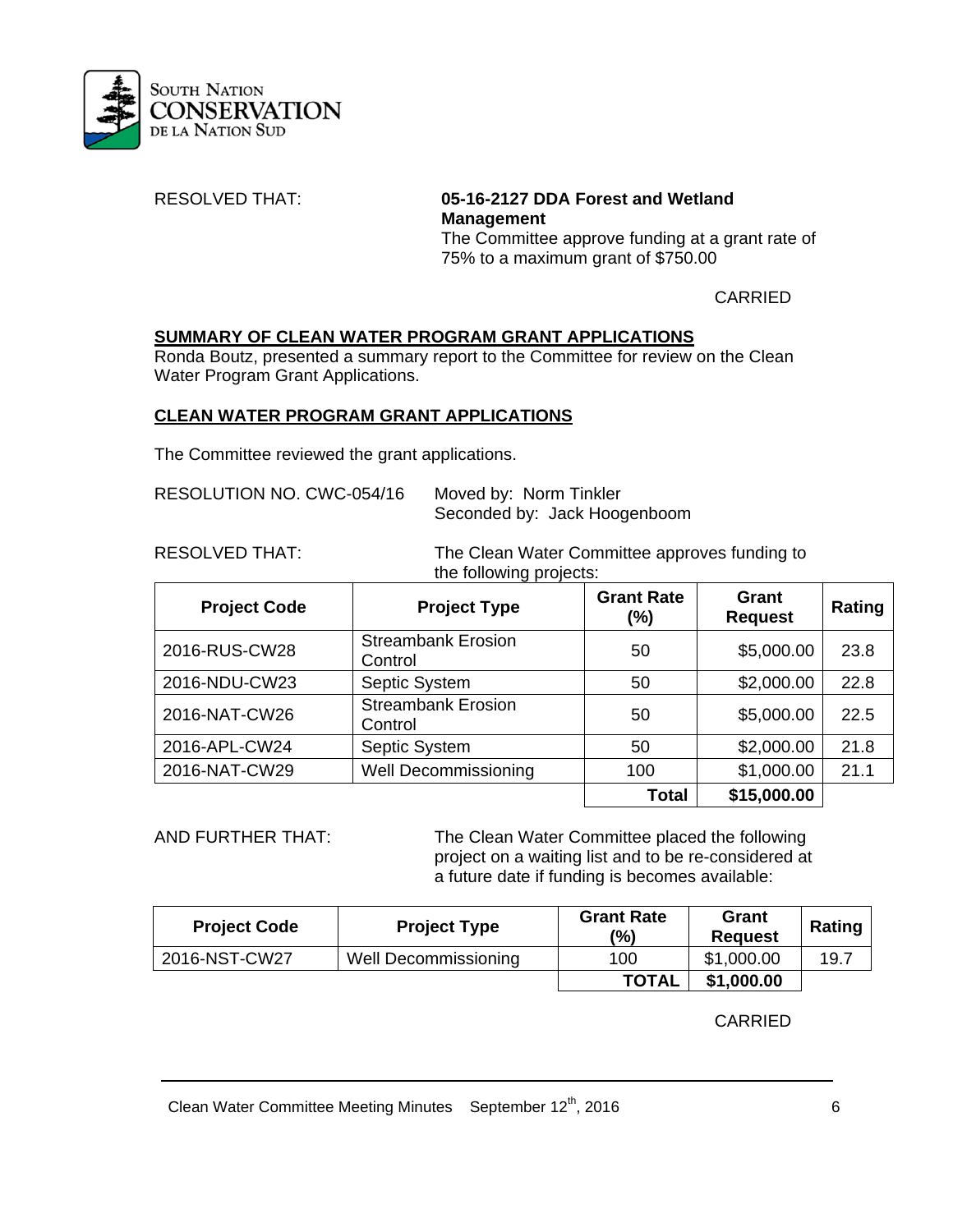

| RESOLUTION NO. CWC-055/16 | Moved by: Andre Pommainville |
|---------------------------|------------------------------|
|                           | Seconded by: David Lapen     |

RESOLVED THAT: The Clean Water Committee denied funding to the following projects:

| <b>Project Code</b> | <b>Project Type</b>                  | Reason                                                                                                  |
|---------------------|--------------------------------------|---------------------------------------------------------------------------------------------------------|
| 2016-NST-CW22       | <b>Well Decommissioning</b>          | considered a low priority,<br>did not achieve threshold<br>rating of 15.0 or higher to<br>be considered |
| 2016-NAT-CW25       | <b>Streambank Erosion</b><br>Control | considered a low priority;<br>did not achieve threshold<br>rating of 15.0 or higher to<br>be considered |

### **CARRIED**

## **WELL DECOMMISSIONING GRANTS PROGRAM**

 Ronda Boutz, Team Lead, Stewardship presented a summary report for the Committee to review the 2016 well decommissioning project proposals and allocate available funding of \$4,100 for landowner grants.

The Committee reviewed the well decommissioning grant applications.

| RESOLUTION NO. CWC-056/16 | Moved by: Ray Beauregard<br>Seconded by: Glenn Mackey                                                                                               |
|---------------------------|-----------------------------------------------------------------------------------------------------------------------------------------------------|
| RESOLVED THAT:            | The Clean Water Committee approves funding for<br>the following well decommissioning projects under<br>the Eastern Ontario Water Resources Program: |

| <b>Project Code</b> | <b>Project Type</b>         | <b>Grant Rate</b><br>(%) | <b>Grant</b><br><b>Request</b> | Rating |
|---------------------|-----------------------------|--------------------------|--------------------------------|--------|
| 2016-APL-CW05       | <b>Well Decommissioning</b> | 100                      | \$1,000.00                     | 19.8   |
| 2016-APL-CW11       | <b>Well Decommissioning</b> | 100                      | \$1,000.00                     | 19.8   |
| 2016-CLR-CW10       | <b>Well Decommissioning</b> | 100                      | \$1,000.00                     | 19.0   |
| 2016-RUS-CW18       | <b>Well Decommissioning</b> | 100                      | \$1,000.00                     | 17.6   |
|                     |                             | <b>TOTAL</b>             | \$4,000.00                     |        |

AND FURTHER THAT: The Clean Water Committee denied funding to the following project: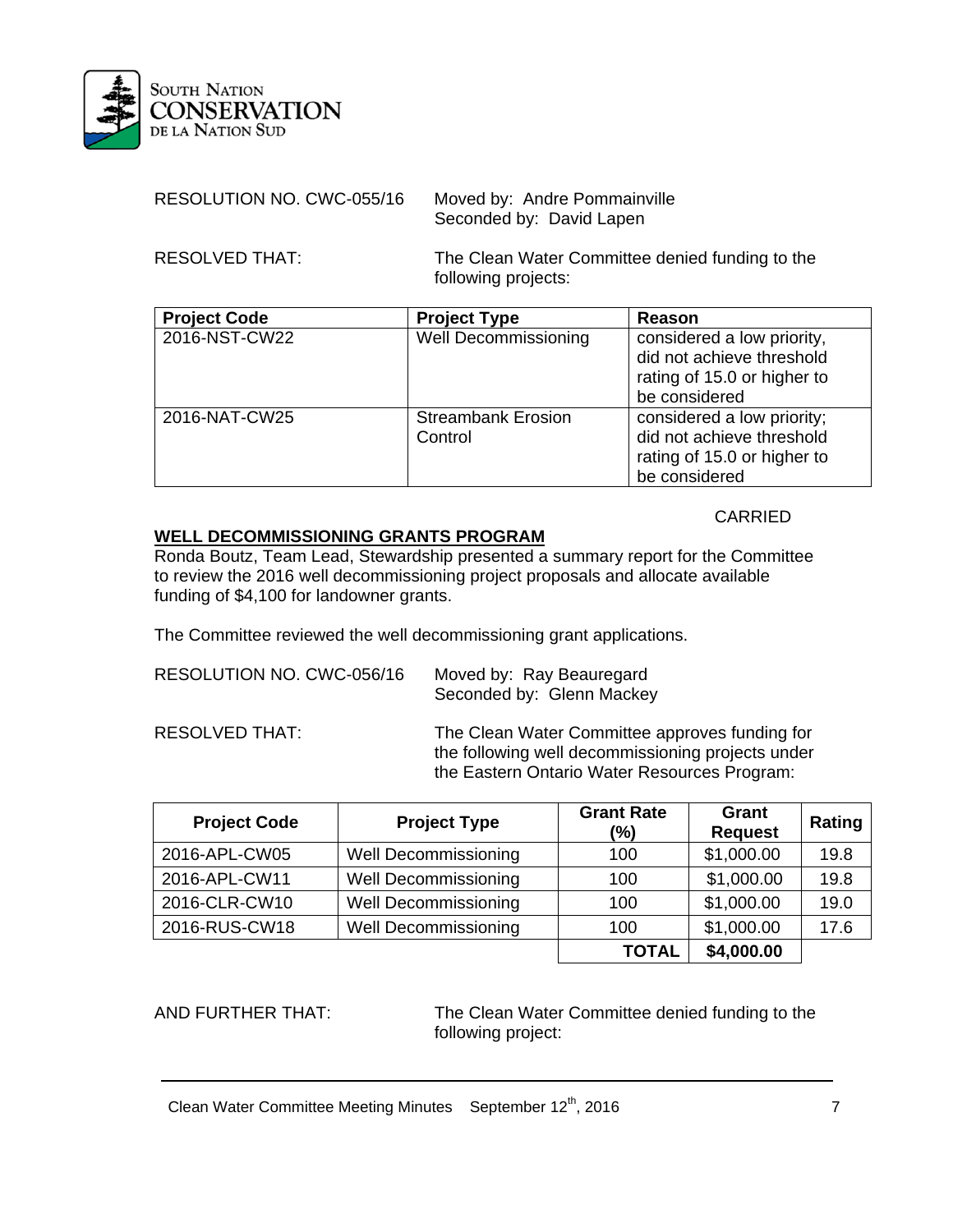

| <b>Project Code</b> | <b>Project Type</b>  | Reason                    |
|---------------------|----------------------|---------------------------|
| 2016-CHP-CW30       | Well Decommissioning | considered a low priority |

CARRIED

#### **SUPPLEMENATARY AGENDA**

#### **TREATMENT OF BEAU'S BREWERY WASTEWATER PROJECTS INTERIM REPORT**

| RESOLUTION NO. CWC-057/16 | Moved by: Rene Lalonde<br>Seconded by: Julia Robinson                                                                       |
|---------------------------|-----------------------------------------------------------------------------------------------------------------------------|
| RESOLVED THAT:            | The Clean Water Committee receive and file the<br><b>Treatment of Beau's Brewery Wastewater Projects</b><br>Interim Report. |
|                           | <b>^*^^'F^</b>                                                                                                              |

CARRIED

## **EVALUATION OF TWO BMP's TO CONTROL NUTRIENT MITIGATION FROM CROPPING SYSTEMS**

RESOLUTION NO. CWC-058/16 Moved by: Andre Pommainville Seconded by: Michel Kearney

RESOLVED THAT: The Clean Water Committee approves the transfer of the grant from University of Guelph to the University of Ottawa for the controlled drainage and constructed wetland project in St. Isidore (Ferme Agribert). CARRIED

#### **COMMUNITY ENGAGEMENT**

- David Lapen hosting a tour for the WEB's program and will be engaging with Upper Level Government
- Glenn Mackey has SNC Staff doing presentations to his Council
- Jackie Pemberton hosted an on farm tour with ALUS as the lead, to promote funding support she received for her fencing project through Clean Water Grant Program
- Jackie Pemberton promotes the Clean Water Grant Program through her role in Source Water Protection by engaging with framers and other groups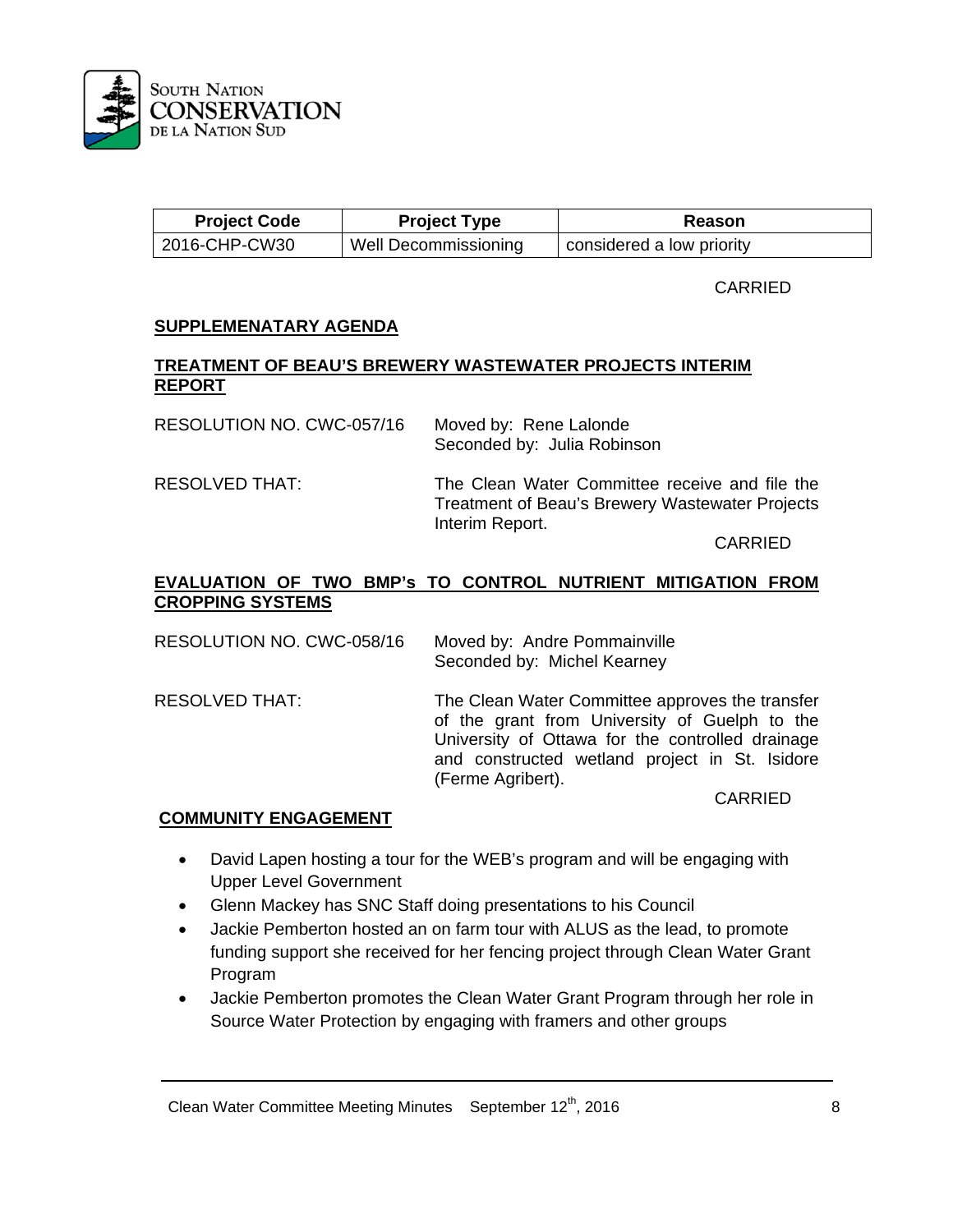

- Julia Robinson engages with City Councillors, Drainage Superintendents,
- Norm Tinkler always out promoting SNC with various farm groups

#### **COMMITTEE RECOMMENDATION FOR "FRIENDS of the SOUTH NATION**

Ronda Boutz, Team Lead Stewardship reminded the Committee to continue to forward any suggestions for the "Friends of the South Nation" for Board recognition to her.

Jacqueline Kelly-Pemberton, Committee Chair, asked Ellen Lemaitre-Currie, a PhD Candidate, from Carleton University to introduce herself and advise everyone on her research project.

#### **CORRESPONDENCE**

June  $27<sup>th</sup>$ , 2016, thank you letter from the St. Lawrence River Institute of Environmental Sciences for the support received from the Eastern Ontario Water Resources Program towards the 2016 Eastern Ontario Children's Water Festival.

## **CONFIRM COMMITTEE REPRESENTATION TO MARCH 17TH, BOARD MEETING**

Jacqueline Kelly-Pemberton confirmed her attendance at the Board of Directors meeting on September 22<sup>nd</sup>, 2016.

#### **NEXT MEETING DATE**

The next Clean Water Committee meeting will be November  $28<sup>th</sup>$ , 2016 at 9:30 am at SNC Office, Watershed Room.

### **ADJOURNMENT**

RESOLUTION NO. CWC-059/16 Moved by: Norm Tinkler

RESOLVED THAT: The meeting adjourned at 12:15 p.m.

CARRIED

\_\_\_\_\_\_\_\_\_\_\_\_\_\_\_\_\_\_\_\_\_\_\_\_\_ \_\_\_\_\_\_\_\_\_\_\_\_\_\_\_\_\_\_\_\_\_\_\_\_\_\_ Jacqueline Kelly-Pemberton, Ronda Boutz,

Committee Chair. **Acting Team Lead, Stewardship.** Acting Team Lead, Stewardship.

/lh

SNC Reviewed by: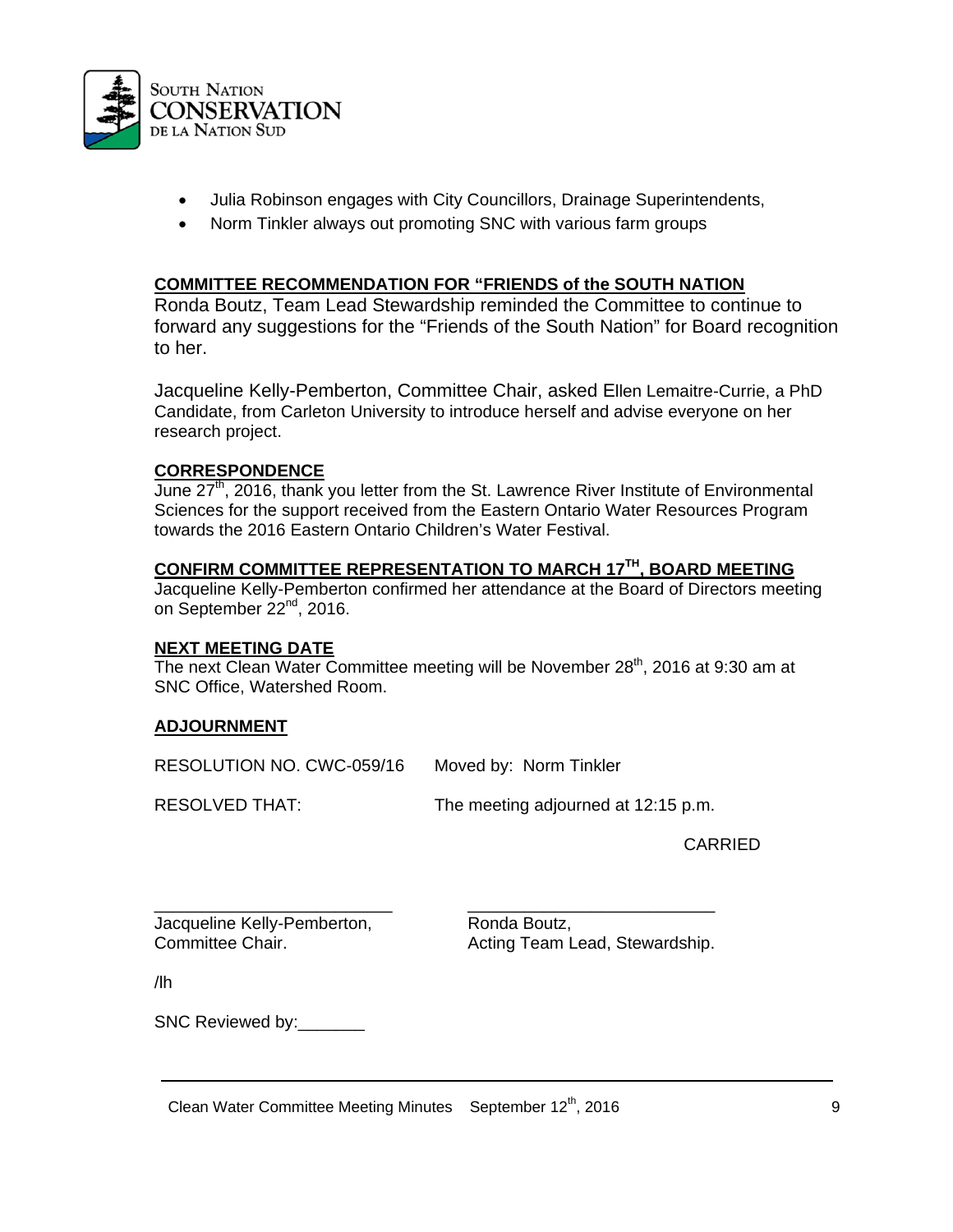

EC

|                                                                    | <b>Clean Water Committee Meeting</b><br>Monday, November 28th, 2016 - Meeting No. 4/16 |                                                                                                                                                                                                                                                                                                                                                                        |
|--------------------------------------------------------------------|----------------------------------------------------------------------------------------|------------------------------------------------------------------------------------------------------------------------------------------------------------------------------------------------------------------------------------------------------------------------------------------------------------------------------------------------------------------------|
| Ottawa                                                             |                                                                                        | The Clean Water Committee meeting of Monday, November 28 <sup>th</sup> , 2016 was held at South<br>Nation Conservation, Watershed Room beginning at 9:30 a.m.                                                                                                                                                                                                          |
| Luqusta<br>EC EDWARDSBURGH                                         | Present:                                                                               | Jacqueline Kelly-Pemberton, Committee Chair<br>Ray Beauregard<br>Jack Hoogenboom<br><b>Michel Kearney</b>                                                                                                                                                                                                                                                              |
|                                                                    |                                                                                        | <b>Glenn Mackey</b><br><b>Keith Matthie</b><br><b>Andre Pommainville</b>                                                                                                                                                                                                                                                                                               |
| $\mathcal{\mathcal{E}}$ North<br>$\mathcal{\mathcal{E}}$ Grenville |                                                                                        | <b>Renay Roberts</b><br>Julia Robinson<br>Bill Smirle, (ex-officio)                                                                                                                                                                                                                                                                                                    |
| <b>North Dundas</b>                                                |                                                                                        | <b>Martin Streit</b><br>Norm Tinkler<br>Doug Thompson, (ex-officio)<br>Adrian Wynands                                                                                                                                                                                                                                                                                  |
|                                                                    | Regrets:                                                                               | Alan Kruszel<br>Rene Lalonde<br><b>Conrad Lamadeleine</b>                                                                                                                                                                                                                                                                                                              |
| <b>Nation</b>                                                      |                                                                                        | David Lapen<br>Pierre Leroux<br>Lawrence Levere<br>Mercedes Marcano<br><b>Gib Patterson</b>                                                                                                                                                                                                                                                                            |
|                                                                    |                                                                                        | François St. Amour, (ex-officio)<br><b>Terrence Sauvé</b>                                                                                                                                                                                                                                                                                                              |
| 牵                                                                  | Guests:                                                                                | 2016-NST-CW22 - Well Decommissioning - Landowners                                                                                                                                                                                                                                                                                                                      |
| (Champlain)                                                        | <b>Staff Present:</b>                                                                  | Ronda Boutz, Acting Team Lead, Stewardship & Forestry<br>Lorie Henderson, Administrative Assistant<br>Linda Hutchinson, Director, Organization Effectiveness<br>Katherine Watson, Water Resources Specialist<br>Brent Harbers, Science & Research Assistant<br>Naomi Langlois-Anderson, Senior Fish & Wildlife Technician<br>Danielle MacKinnon, Engineering Assistant |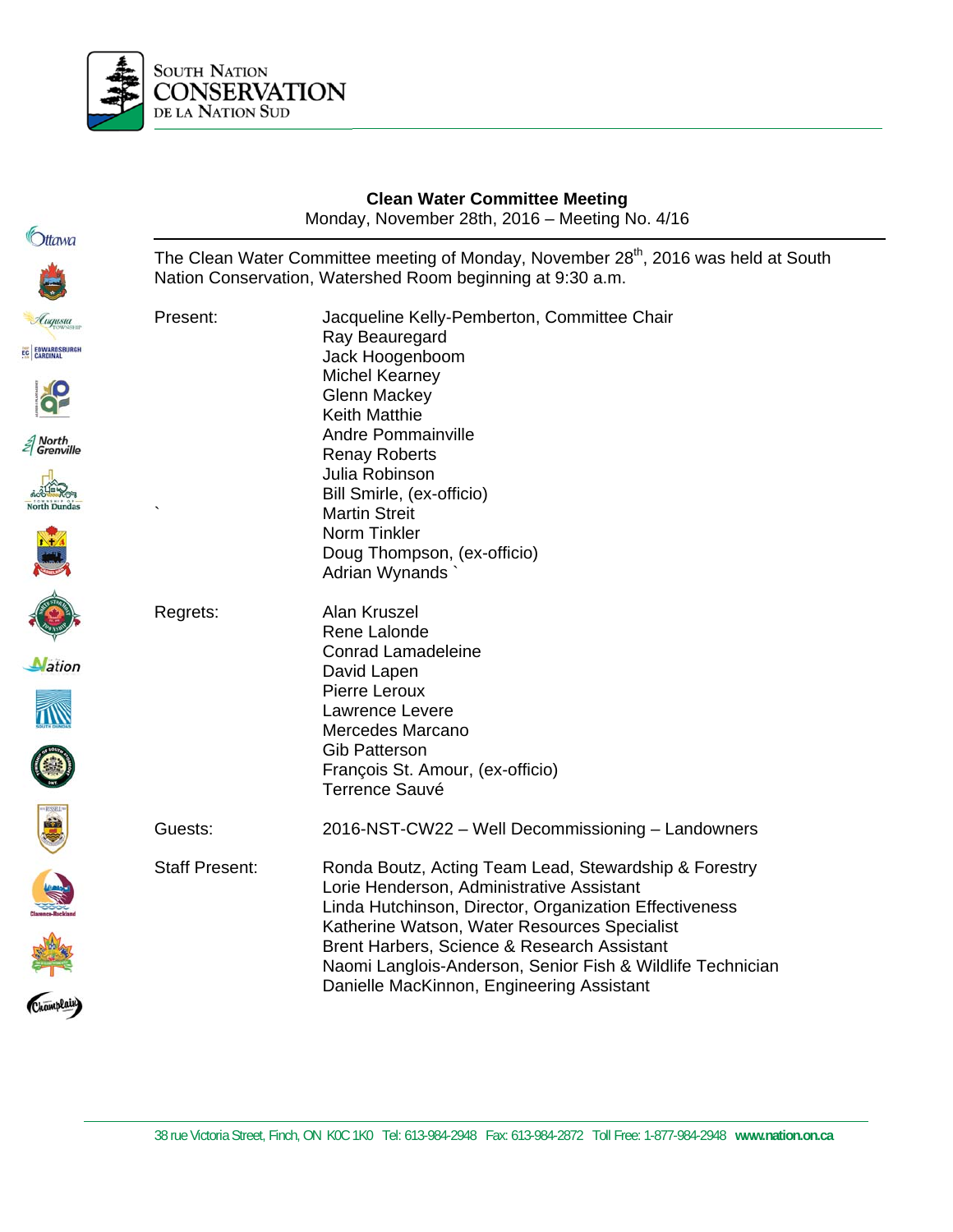

## **CALL TO ORDER**

Jacqueline Kelly-Pemberton, Committee Chair, called the meeting to order at 9:35 a.m. and welcomed everyone.

#### **APPROVAL OF CLEAN WATER COMMITTEE MEETING AGENDA &SUPPLEMENTAL AGENDA**

| RESOLUTION NO. CWC-060/16 | Moved by: Glenn Mackey<br>Seconded by: Adrian Wynands                                                            |
|---------------------------|------------------------------------------------------------------------------------------------------------------|
| RESOLVED THAT:            | The Clean Water Committee approves the November<br>$28th$ , 2016 agenda and supplemental agenda as<br>presented. |
|                           | <b>CARRIED</b>                                                                                                   |

#### **DECLARATIONS OF CONFLICT OF INTEREST**

Jack Hoogenboom declared a conflict of interest for Agenda Item # 5 c. Deferred Ottawa Rural Clean Water Grant Application - Buffer Planting - 05-16-2105 DDB.

#### **APPROVAL OF:**

Clean Water Committee Meeting Minutes of September 12<sup>th</sup>, 2016.

| RESOLUTION NO. CWC-061/16 | Moved by: Ray Beauregard<br>Seconded by: Andre Pommainville                                                 |
|---------------------------|-------------------------------------------------------------------------------------------------------------|
| RESOLVED THAT:            | The Clean Water Committee meeting minutes of<br>September 12 <sup>th</sup> , 2016 be approved as presented. |

CARRIED

### **BUSINESS ARISING FROM MINUTES**

#### **APPEAL: 2016-NST-CW22- WELL DECOMMISSIONING**

Committee Chair, Jackie Pemberton welcomed the landowners to the meeting. Following a round table of introductions from Committee Members and Staff, the landowners advised everyone why they were appealing their project that was denied at the September 12<sup>th</sup>, 2016 Clean Water Committee meeting. Landowners provided new information on their project which impacts the original rating.

Jackie thanked them for coming and that someone would be in contact with them at a later date, regarding their well decommissioning project.

The Committee discussed and re-rated the project according to the new information that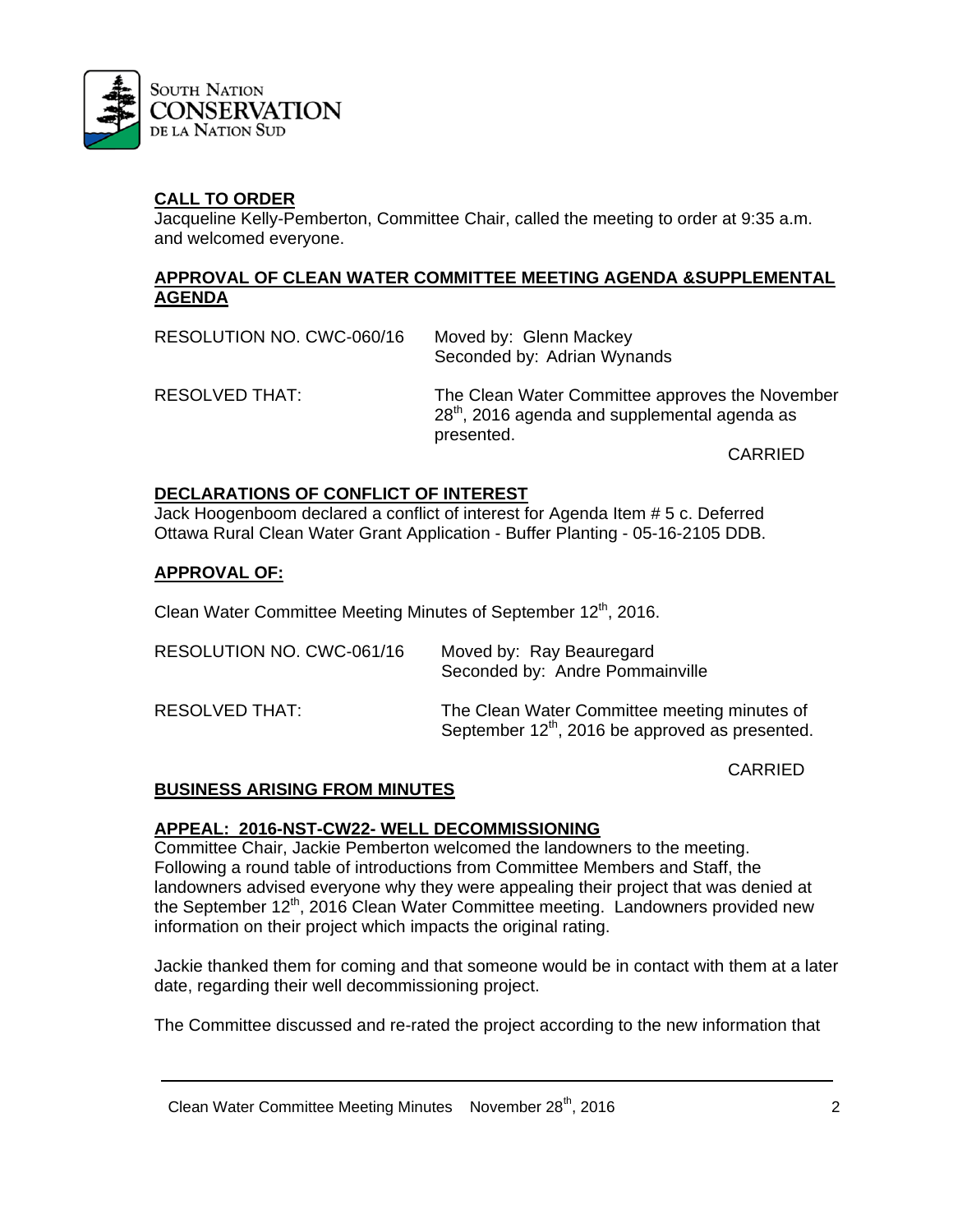

as provided by the landowners. The project was added to the list of 2016 rated projects for funding consideration under Agenda Item 7. k).

Bill Smirle joined the meeting at 9:50 a.m.

#### **APPEAL: 2016-CHP-CW30- WELL DECOMMISSIONING**

The Clean Water Committee discussed and re-rated the project.

| RESOLUTION NO. CWC-063/16 | Moved by: Doug Thompson<br>Seconded by: Jack Hoogenboom |
|---------------------------|---------------------------------------------------------|
|                           |                                                         |

RESOLVED THAT: **2016-CHP-CW30 – Well Decommissioning**  The Clean Water Committee approved that the following project be put on the waiting list and is to be re-considered at a future date if funding becomes available.

CARRIED

#### **DEFERRED OTTAWA RURAL CLEAN WATER GRANT PROGRAM APPLICATIONS**

| RESOLUTION NO. CWC-064/16 | Moved by: Bill Smirle<br>Seconded by: Norm Tinkler                                                                                             |
|---------------------------|------------------------------------------------------------------------------------------------------------------------------------------------|
| <b>RESOLVED THAT:</b>     | 05-15-2090 DDD - Erosion Grant<br>The Clean Water Committee deferred the project to<br>the next Clean Water Committee meeting;                 |
| AND FURHTER THAT:         | Staff has been directed to contact the landowner<br>and set up a site meeting to discuss feasible options<br>for erosion and sediment loading. |
|                           | CARRIED                                                                                                                                        |

Jack Hoogenboom declared a conflict of interest on 05-16-2105 DDA and left the meeting at 10:25 a.m.

| RESOLUTION NO. CWC-065/16 | Moved by: Andre Pommainville<br>Seconded by: Michel Kearney                                                                                                                                                     |
|---------------------------|-----------------------------------------------------------------------------------------------------------------------------------------------------------------------------------------------------------------|
| <b>RESOLVED THAT:</b>     | 05-16-2105 DDA - Buffer Planting<br>The Clean Water Committee denied funding as it<br>was considered a low priority due to the proposed<br>project having a negligible benefit to water quality in<br>the pond; |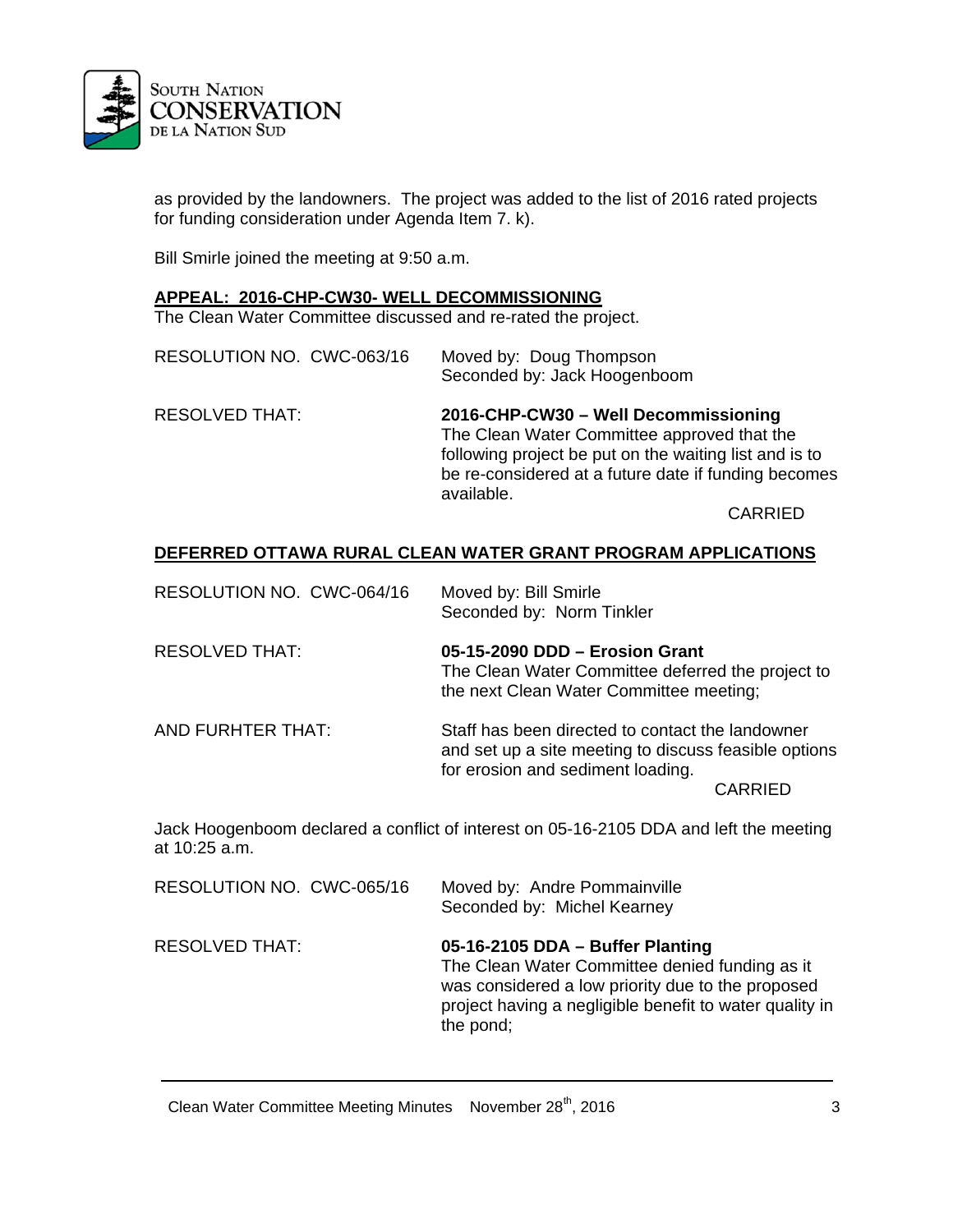

AND FURTHER THAT: The Committee have directed staff to contact the landowner and community association and discuss other project options that would better address water quality issues in the pond.

CARRIED

Jack Hoogenboom resumed the meeting at 10:45 a.m.

**The Clean Water Committee meeting recessed at 10:50 a.m. The Committee Chair reconvened the Clean Water Committee meeting at 10:55 a.m.** 

#### **STAFF UPDATE – POWERPOINT**

Staff updated the Committee with a slide presentation on 2016 project updates.

#### **NEW BUSINESS**

### **2017 CLEAN WATER COMMITTEE MEETING SCHEDULE**

| RESOLUTION NO. CWC-066/16 | Moved by: Ray Beauregard<br>Seconded by: Adrian Wynands                                                     |
|---------------------------|-------------------------------------------------------------------------------------------------------------|
| <b>RESOLVED THAT:</b>     | The Clean Water Committee approves the 2017<br>Committee meeting scheduled with the following<br>amendment: |
|                           | The March $1st$ , 2017 meeting date be changed to<br>March 2 <sup>nd</sup> , 2017.                          |

CARRIED

### **2016 WELL DECOMMISSIONING FINAL REPORT**

| RESOLUTION NO. CWC-067/16 | Moved by: Jack Hoogenboom<br>Seconded by: Glenn Mackey                                |
|---------------------------|---------------------------------------------------------------------------------------|
| RESOLVED THAT:            | The Clean Water Committee approves the well<br>decommissioning final report for 2016. |

CARRIED

### **SNC VOLUNTEER RAIN GAUGE NETWORK**

RESOLUTION NO. CWC-068/16 Moved by: Doug Thompson Seconded by: Andre Pommainville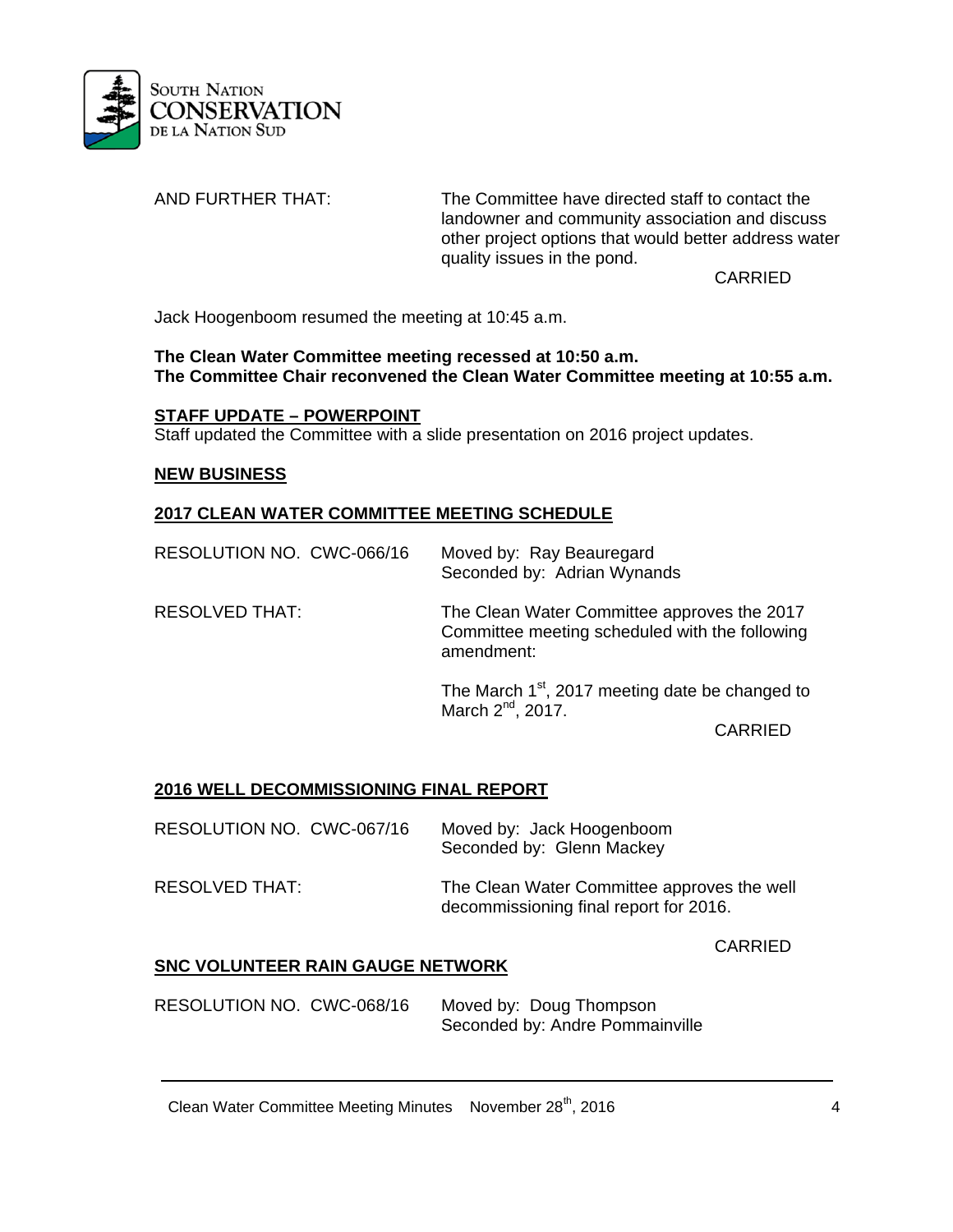

RESOLVED THAT: The Clean Water Committee approves the SNC Volunteer Rain Gauge Network final report for 2016.

CARRIED

## **INTERIM REPORT FOR EOWRP CLIMATE CHANGE ADAPTATION PROJECT**

| RESOLUTION NO. CWC-069/16 | Moved by: Adrian Wynands<br>Seconded by: Julia Robinson                                                                                                                                                                                                                  |
|---------------------------|--------------------------------------------------------------------------------------------------------------------------------------------------------------------------------------------------------------------------------------------------------------------------|
| <b>RESOLVED THAT:</b>     | The Clean Water Committee receive and file the<br>interim report for the Climate Change Adaptation<br>Project;                                                                                                                                                           |
| AND FURTHER THAT:         | The Clean Water Committee approves payment to<br>the Climate Change Adaptation Project based on<br>this interim report on the condition that a final report<br>is submitted to South Nation Conservation<br>(EOWRP Project Manager) by December 31 <sup>st</sup> , 2016. |

CARRIED

### **TREATMENT OF BEAU'S BREWERY WASTEWATER PROJECT FINAL REPORT**

| RESOLUTION NO. CWC-070/16 | Moved by: Michel Kearney<br>Seconded by: Adrian Wynands                                               |
|---------------------------|-------------------------------------------------------------------------------------------------------|
| RESOLVED THAT:            | The Clean Water Committee approves payment to<br>the University of Guelph based on this final report. |

CARRIED

# **RESILIENCE OF UCPR INFRASTRUCTURE TO CLIMATE CHANGE PROJECT**

| RESOLUTION NO. CWC-071/16 | Moved by: Doug Thompson                            |
|---------------------------|----------------------------------------------------|
|                           | Seconded by: Andre Pommainville                    |
| <b>RESOLVED THAT:</b>     | The Clean Water Committee approve the              |
|                           | expenditure of \$30,000 for the Resilience of UCPR |
|                           | Infrastructure to Climate Change Project based on  |
|                           | the Final Report.                                  |
|                           |                                                    |

CARRIED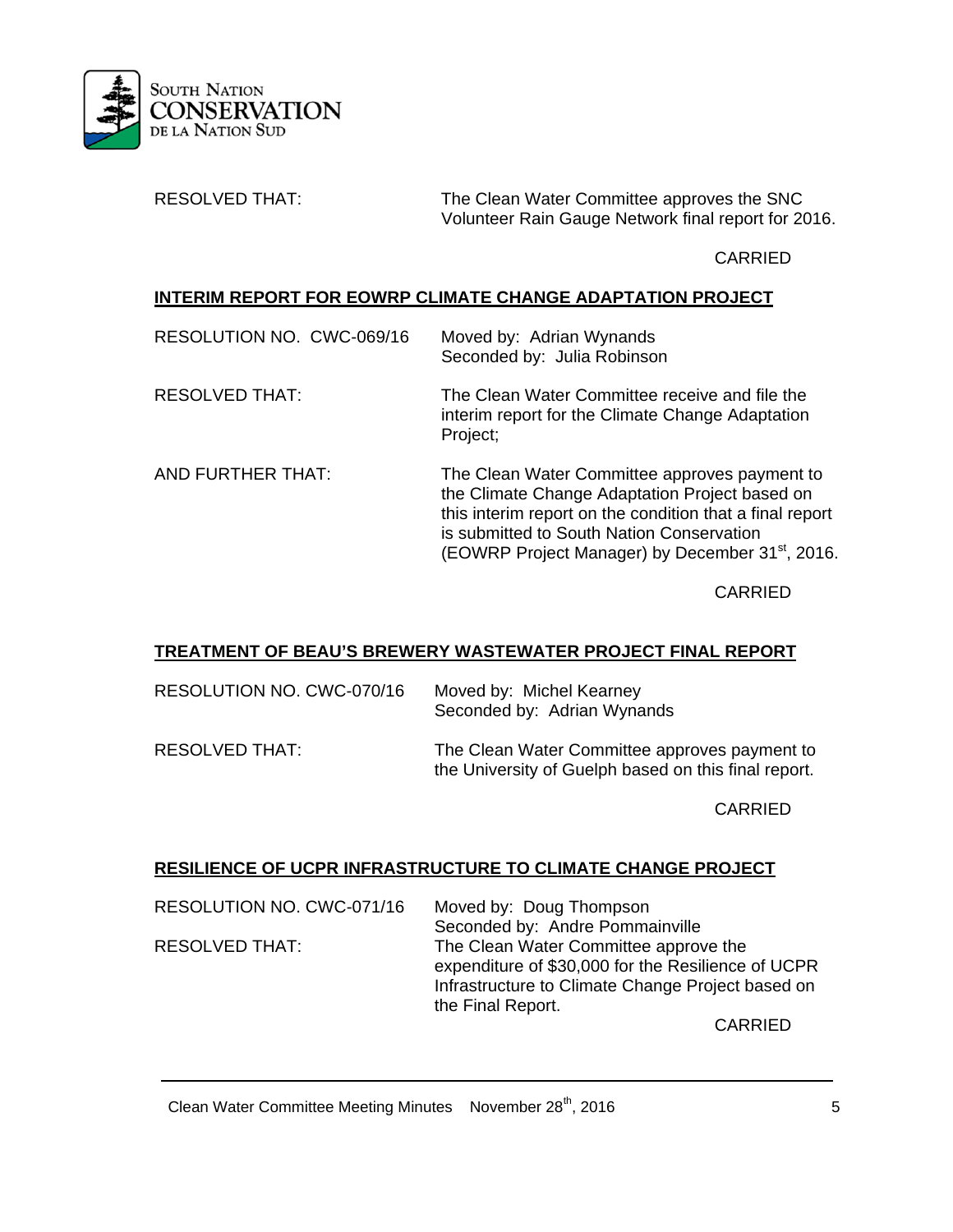

## **MCKINNON'S CREEK SUBWATERSHED STUDY**

| RESOLUTION NO. CWC-072/16 | Moved by: Keith Matthie<br>Seconded by: Adrian Wynands                                                                    |
|---------------------------|---------------------------------------------------------------------------------------------------------------------------|
| <b>RESOLVED THAT:</b>     | The Clean Water Committee approves<br>expenditures of approximately \$22,000 for 2016;                                    |
| <b>AND FURTHER THAT:</b>  | The Committee approve to carry forward<br>remaining funds of the approximately \$8,000 to<br>2017 for project completion. |
|                           | <b>^^^^```</b>                                                                                                            |

CARRIED

## **SDG STORMWATER MANAGEMENT FACILITIES MAINTENANCE PROJECT**

| RESOLUTION NO. CWC-073/16 | Moved by: Bill Smirle<br>Seconded by: Ray Beauregard                                                                                 |
|---------------------------|--------------------------------------------------------------------------------------------------------------------------------------|
| <b>RESOLVED THAT:</b>     | The Clean Water Committee approves<br>expenditures of approximately \$24,000 for 2016;                                               |
| AND FURTHER THAT:         | The Committee approve to carry forward<br>remaining funds of the approximately \$3,000 to<br>2017 for project completion.<br>CARRIED |

### **OTTAWA RURAL CLEAN WATER GRANTS PROGRAM APPLICATION**

| RESOLUTION NO. CWC-074/16 | Moved by: Doug Thompson<br>Seconded by: Norm Tinkler                                                                                   |
|---------------------------|----------------------------------------------------------------------------------------------------------------------------------------|
| <b>RESOLVED THAT:</b>     | 05-16-2126-DDB Well Decommissioning<br>The Committee approve funding at a grant rate of 90%<br>to a maximum grant request of \$538.20. |
|                           | <b>CARRIED</b>                                                                                                                         |
| RESOLUTION NO. CWC-075/16 | Moved by: Norm Tinkler<br>Seconded by: Michel Kearney                                                                                  |
| <b>RESOLVED THAT:</b>     | 05-16-2128 DDA Well Decommissioning<br>The Committee approve funding at a grant rate of<br>90% to a maximum grant of \$3,000.00.       |
|                           |                                                                                                                                        |

CARRIED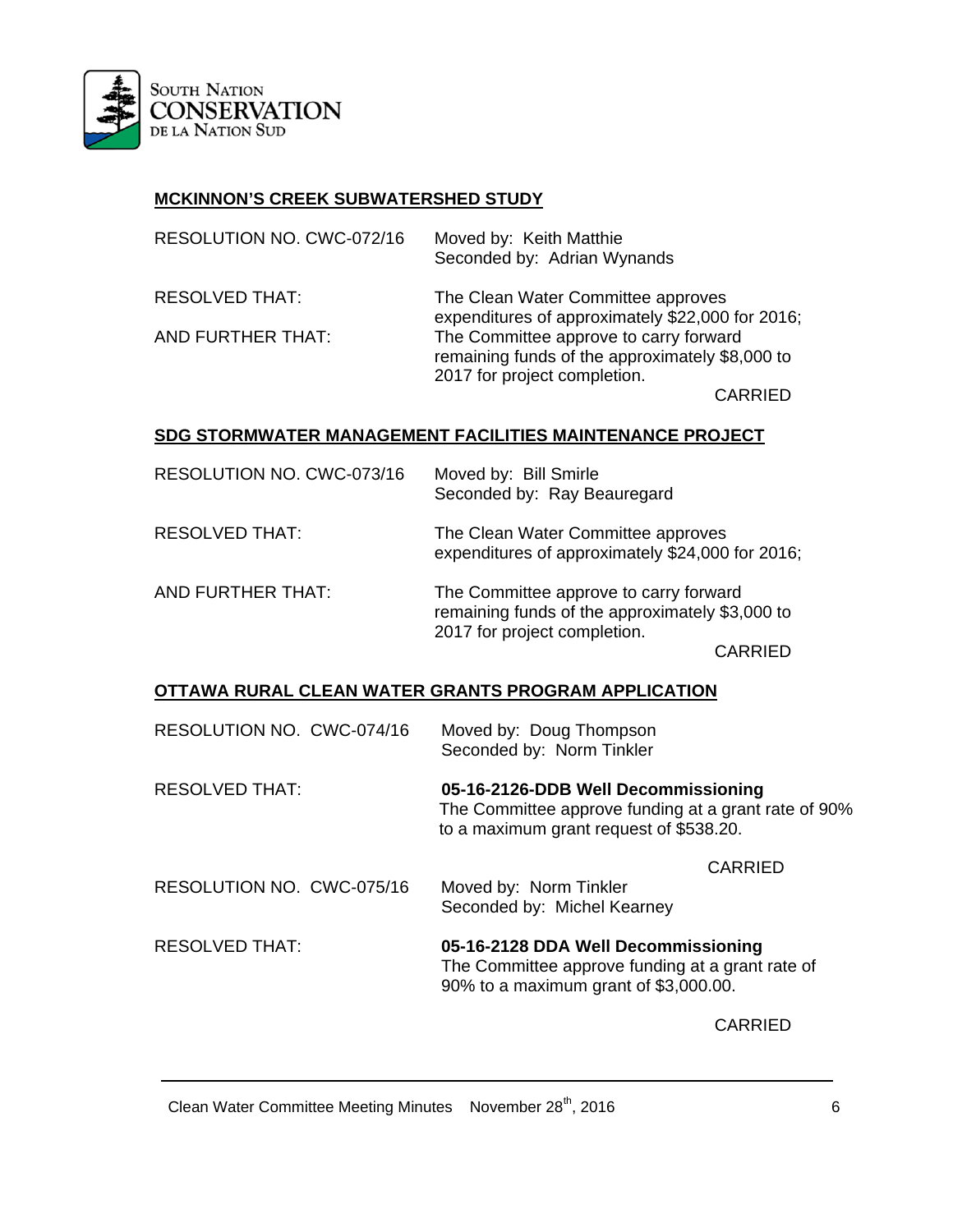

| RESOLUTION NO. CWC-076/16                          | Moved by: Adrian Wynands<br>Seconded by: Keith Matthie                                                                                                                                                                                                             |
|----------------------------------------------------|--------------------------------------------------------------------------------------------------------------------------------------------------------------------------------------------------------------------------------------------------------------------|
| <b>RESOLVED THAT:</b>                              | 05-16-2129 DDA Well Decommissioning<br>The Committee approve funding at a grant rate of<br>90% to a maximum grant of \$765.00.                                                                                                                                     |
|                                                    | <b>CARRIED</b>                                                                                                                                                                                                                                                     |
| RESOLUTION NO. CWC-077/16                          | Moved by: Renay Roberts<br>Seconded by: Glenn Mackey                                                                                                                                                                                                               |
| <b>RESOLVED THAT:</b>                              | 05-16-2130 DDA Well Decommissioning<br>The Committee approve funding at a grant rate of<br>90% to a maximum grant of \$2,565.00                                                                                                                                    |
| RESOLUTION NO. CWC-078/16                          | <b>CARRIED</b><br>Moved by: Julia Robinson<br>Seconded by: Jack Hoogenboom                                                                                                                                                                                         |
| <b>RESOLVED THAT:</b>                              | 05-16-2131 DDA Grass Buffer/Erosion<br><b>Demonstration Project for Honey Due Farm</b><br>The Committee approve funding at a grant rate of<br>75% to a maximum grant of \$5,000.                                                                                   |
| <b>2015 GRANT FUNDS</b>                            | <b>CARRIED</b>                                                                                                                                                                                                                                                     |
|                                                    |                                                                                                                                                                                                                                                                    |
| RESOLUTION NO. CWC-079/16<br><b>RESOLVED THAT:</b> | Moved by: Bill Smirle<br>Seconded by: Andre Pommainville<br>The Clean Water Committee approves the<br>reallocation of any 2015 Clean Water Program grant<br>funds to the 2016 Clean Water Program for 2016<br>applications as per the established rating criteria. |

CARRIED

# **SUMMARY OF CLEAN WATER PROGRAM GRANT APPLICATIONS**

 Ronda Boutz, presented a summary report to the Committee for review on the Clean Water Program Grant Applications.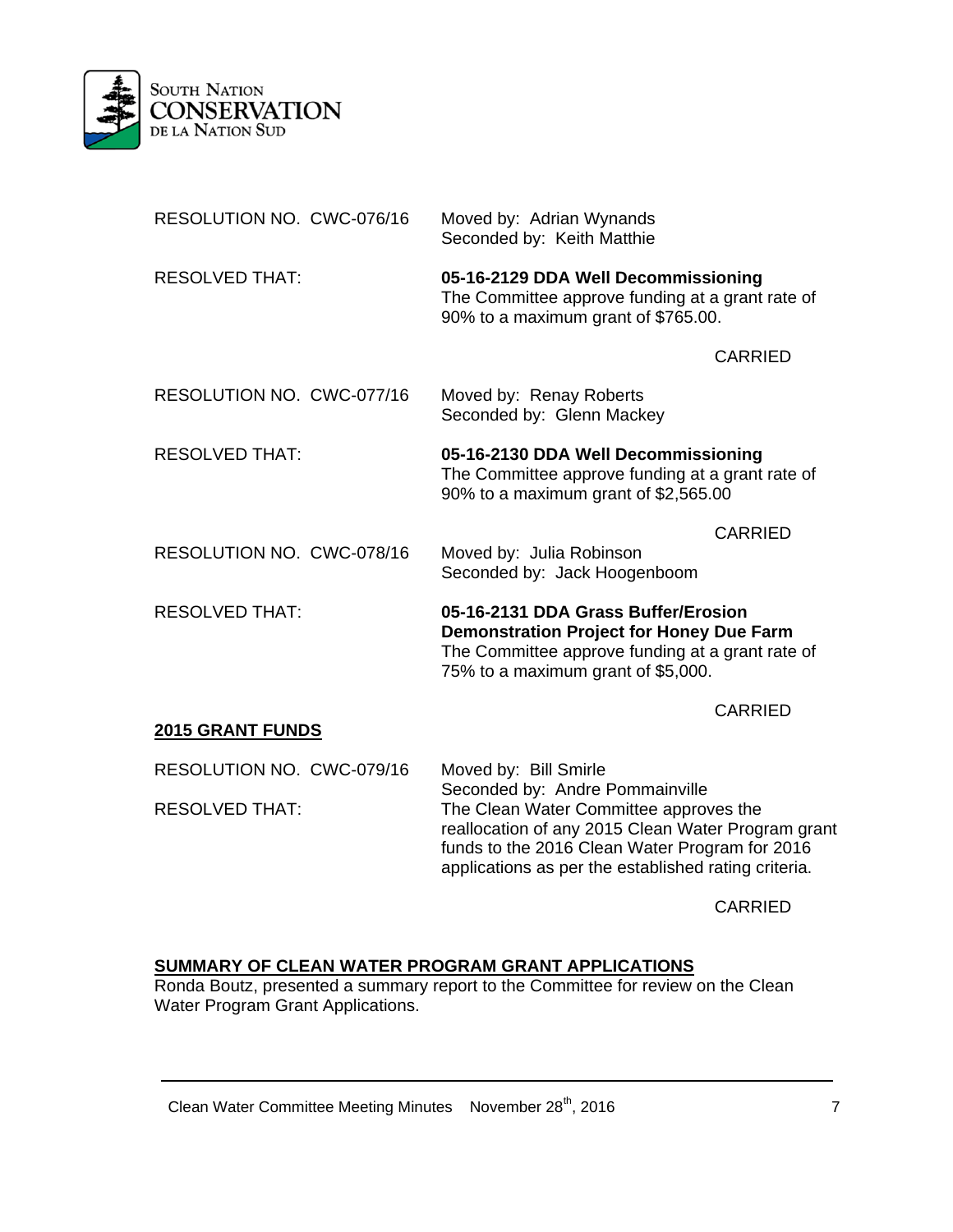

# **CLEAN WATER PROGRAM GRANT APPLICATIONS**

The Committee reviewed the grant applications.

| RESOLUTION NO. CWC-080/16 | Moved by: Ray Beauregard |                           |
|---------------------------|--------------------------|---------------------------|
|                           |                          | Seconded by: Glenn Mackey |

RESOLVED THAT: The Clean Water Committee approves funding to the following projects:

| <b>Project Code</b> | <b>Project Type</b>               | <b>Grant Rate</b><br>(%) | Grant<br><b>Request</b> | Rating |
|---------------------|-----------------------------------|--------------------------|-------------------------|--------|
| 2016-RUS-CW33       | <b>Well Decommissioning</b>       | 100                      | \$550.00                | 24.9   |
| 2016-AUG-CW37 A     | <b>Well Decommissioning</b>       | 100                      | \$1,000.00              | 24.0   |
| 2016-AUG-CW37 B     | <b>Well Decommissioning</b>       | 100                      | \$1,000.00              | 24.0   |
| 2016-SDU-CW39       | <b>Controlled Tile Drain</b>      | 50                       | \$2,226.00              | 23.0   |
| 2016-RUS-CW32       | <b>Well Decommissioning</b>       | 100                      | \$985.00                | 22.4   |
| 2016-NAT-CW38       | <b>Streambank Erosion Control</b> | 50                       | \$5,000.00              | 21.8   |
| 2016-RUS-CW36       | <b>Well Decommissioning</b>       | 100                      | \$1,000.00              | 21.7   |
| 2016-NDU-CW31       | <b>Well Decommissioning</b>       | 100                      | \$900.00                | 21.5   |
|                     |                                   | <b>Total</b>             | \$12,661.00             |        |

AND FURTHER THAT: The Clean Water Committee placed the following projects on a waiting list and to be re-considered at a future date if funding is becomes available:

| <b>Project Code</b> | <b>Project Type</b>               | <b>Grant Rate</b><br>(%) | Grant<br><b>Request</b> | Rating |
|---------------------|-----------------------------------|--------------------------|-------------------------|--------|
| 2016-RUS-CW34       | Well Decommissioning              | 100                      | \$1,000.00              | 20.8   |
| 2016-NST-CW22       | <b>Well Decommissioning</b>       | 100                      | \$500.00                | 19.6   |
| 2016-NAT-CW35       | <b>Streambank Erosion Control</b> | 50                       | \$2,377.50              | 17.5   |
|                     |                                   | <b>Total</b>             | \$3,877.50              |        |

CARRIED

Norm Tinkler left the meeting at 12:15 p.m.

# **2016 CLEAN WATER PROGRAM SPECIAL PROJECTS**

RESOLUTION NO. CWC-081/16 Moved by: Doug Thompson

Seconded by: Adrian Wynands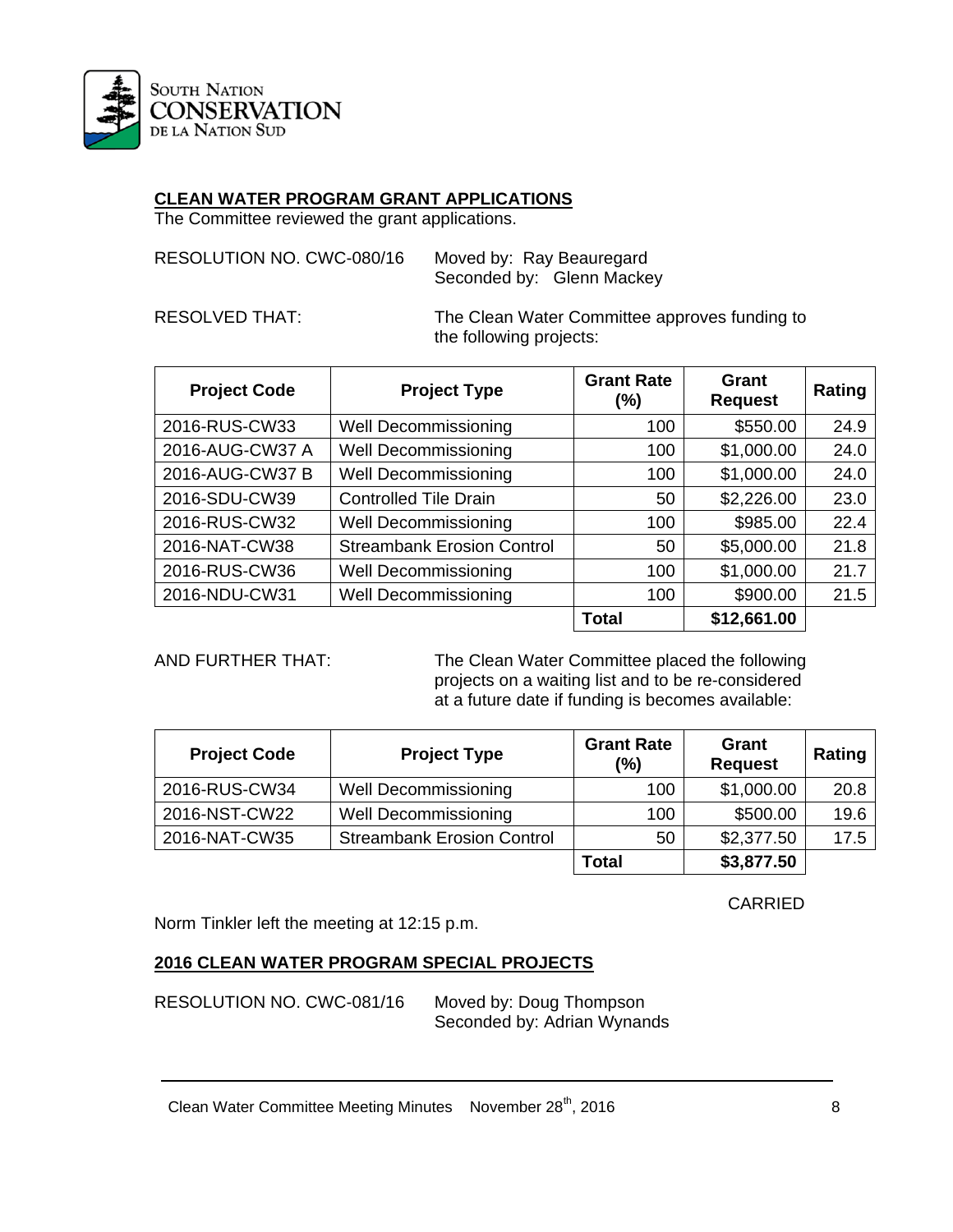

RESOLVED THAT: The Clean Water Committee approves the allocation of \$15,000 from the 2016 Clean Water Program Special Budget to leverage funding to undertake wetland and stream restoration projects in the OPG Regional Biodiversity Program.

CARRIED

**The Committee Chair recessed the meeting at 12:25 p.m. The Committee Chair reconvened the Clean Water Committee meeting at 12:35 p.m.** 

### **SUPPLEMENATARY AGENDA**

### **EVALUATION OF TWO BMP's TO CONTROL NUTRIENT MITIGATION FROM CROPPING SYSTEMS**

| RESOLUTION NO. CWC-082/16 | Moved by: Doug Thompson<br>Seconded by: Keith Matthie                                                 |
|---------------------------|-------------------------------------------------------------------------------------------------------|
| RESOLVED THAT:            | The Clean Water Committee approves payment to<br>the University of Ottawa based on this final report. |

CARRIED

### **COMMUNITY ENGAGEMENT**

- Adrian Wynands promotes Clean Water Grant Program through his Council Agenda.
- Renay Roberts promotes Clean Water Grant Program through walk-in's at his office.
- Jackie Pemberton promotes Clean Water Grant Program through her role in Source Water Protection and various functions.
- Jack Hoogenboom advised everyone that he would be available to attend upcoming events and help promote the Clean Water Grant Program.

### **COMMITTEE RECOMMENDATION FOR "FRIENDS of the SOUTH NATION"**

The Clean Water Committee added Mr. Marc Bercier, (farmer with wetland restoration demo site) and Jack Hendry, (retired) Leeds & Grenville Stewardship Council to the list of potential "Friends of the South Nation" for Board recognition.